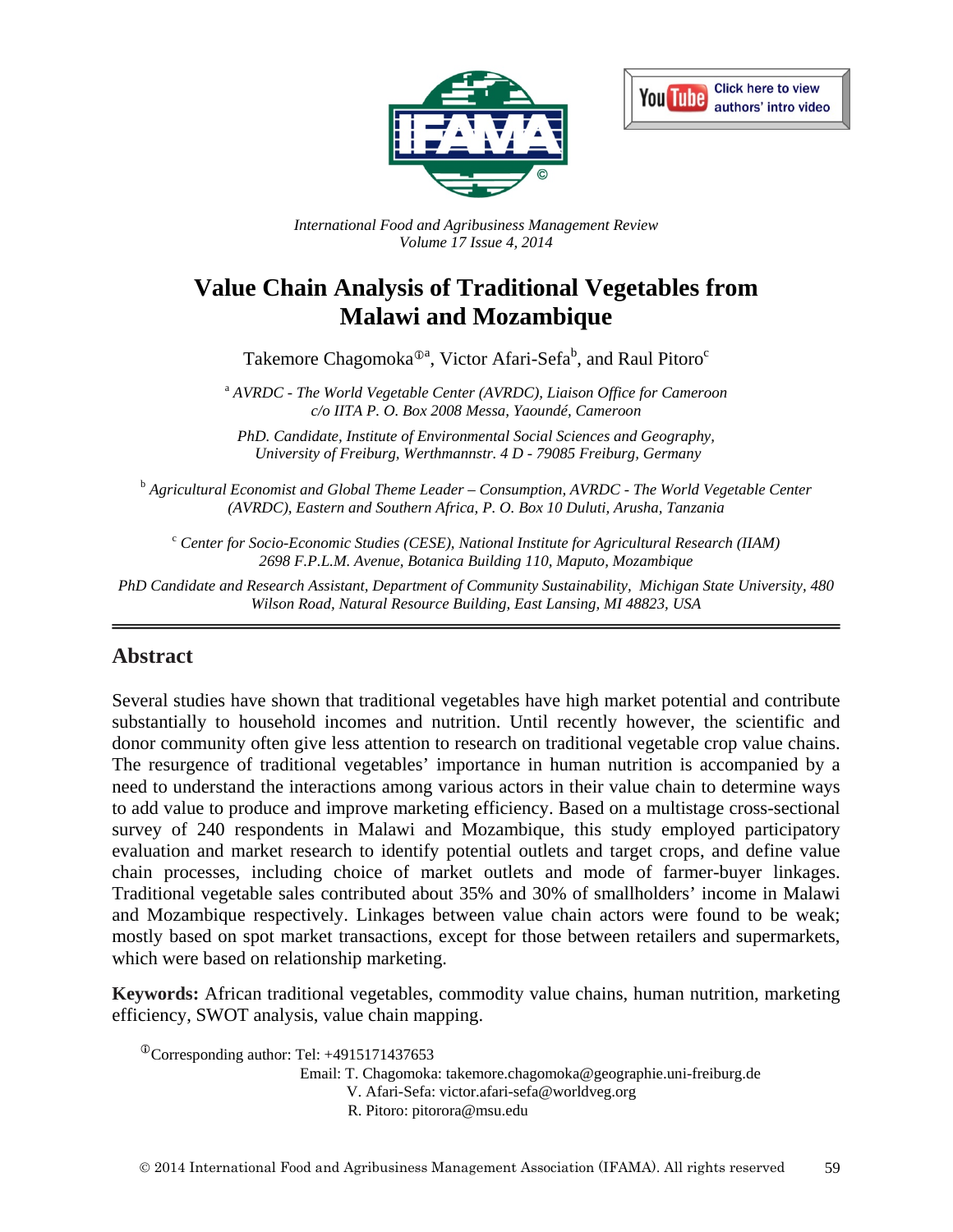## **Introduction**

Despite constituting only a small share of the arable land area, vegetable production in Eastern and Southern Africa has the potential to be highly profitable, provide employment opportunities, generate income and bring about increasing commercialization of the rural sector (Weinberger and Lumpkin 2007). To realize this potential, farmers and other value chain actors must improve the competitiveness of their vegetable production and marketing commodities to increase market share and profits. In addition, diseases related to imbalanced diets from insufficient vegetable and fruit consumption cause 2.7 million deaths annually worldwide, and are among the top 10 mortality risk factors (Ezzati et al. 2002). Malnutrition is rampant in the tropics, where per capita vegetable consumption averages only 43% of the minimum recommended 73 kg/person/year (Ali and Tsou 1997). Re-igniting an interest in  $-$  and a taste particularly, for traditional foods can help improve nutrition and also increase incomes, restore biodiversity, and preserve local cultures (Stone et al. 2011).

According to Ambrose-Oji (2009) there are a host of terms describing traditional African vegetables (TAV), including indigenous African vegetables (IAV); African indigenous vegetables (AIV) traditional leafy vegetables (TLV); African leafy vegetables (ALV); traditional African leafy vegetables (TALV or TLV)—and all are subject to contested meanings. In the context of this paper traditional vegetables follows the FAO (1998) definition, and refers to all categories of plants whose leaves, fruits or roots are acceptable and used as vegetables by urban and rural communities through custom, habit and tradition. Traditional vegetables domesticated in Africa, including amaranth (*Amaranthus* spp.) and African eggplant (*Solanum aethiopicum*) have been known to be rich in micronutrients such as iron and vitamin A (Weinberger and Msuya 2004), possess antibiotic, probiotic and prebiotic properties (Park et al. 2002; Erasto, Bojase-Moleta, and Majinda 2004; Veluri et al. 2004), and contain antioxidants and phytochemicals that help protect people against non-communicable diseases (Yang and Keding 2009; Uusiku et al. 2010). African eggplant, a readily cultivated vegetable crop, recently has been found to possess protective properties against ulcers induced experimentally, making it a cheap, natural anti-ulcer remedy (Chioma et al. 2011).

A number of critical bottlenecks hamper the growth of the traditional vegetable sector in Eastern and Southern Africa: lack of access to high quality seeds, including hybrids produced by local seed companies; high on-farm production losses; high perishability and post-harvest losses, particularly, for leafy traditional vegetables such as amaranth; lack of appropriate market infrastructure for handling perishable produce; weak linkages between supply chain actors (i.e., input suppliers, producers and markets); lack of well-structured and organized markets leading to high transaction costs along the supply chain due lack of reliable market information and support systems; lack of mechanisms to set prices (i.e., traditional vegetables are usually sold by farmers mostly on the basis of "cost of living" rather than production costs or supply and demand conditions), resulting in low bargaining power of farmers; and ineffective institutional policies to enhance trade within and between regions and countries (Lenné and Ward 2010; Lyatuu et al. 2009).

Value chain analysis of the traditional vegetable supply chain offers the opportunity to assess the efficiency of value-added operations/services as well as systemic competitiveness along the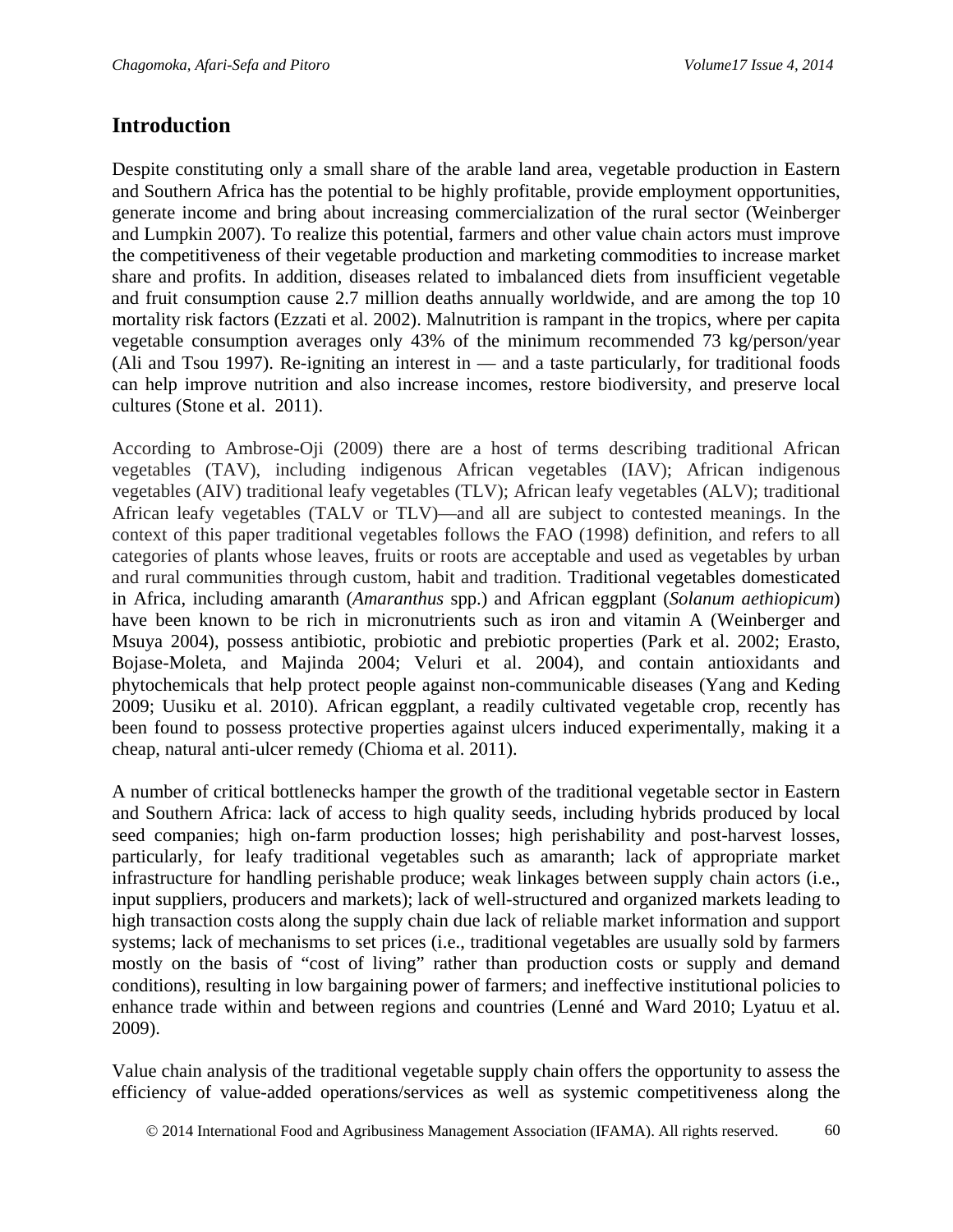supply chain to increase production, trade and the income-generating potential of farmers and other actors. A value chain describes the full range of activities required to bring a product or service from conception through the different phases of production (involving a combination of physical transformation and the input of various producer services), delivery to final customers, and final disposal after use (Kaplinsky and Morris 2001). The connection between producers and buyers may be reinforced at the level of customer loyalty, and perhaps to the point of establishing a partnership. Food value chain research has developed significantly in recent years as a response to major shifts in the agribusiness sector, including significant change in international trade patterns; advances in retailing, notably with the emergence of supermarket chains in developing countries; growing urbanization and related change in consumer behavior (Dolan and Humphrey 2000; Ahumada and Villalobos 2009; Gereffi and Christian 2010; Lee, Gereffi, and Beauvais 2010). Many development interventions now use a value chain approach as an entry point to engage smallholders, individually or collectively, in local and high value export markets (GTZ 2007). To this end, the value chain approach involves addressing the major constraints and opportunities faced by businesses at multiple levels of the value chain through a wide range of activities such as ensuring access to the full range of necessary inputs, facilitating access to cheaper or better inputs, strengthening the delivery of business and financial services or increasing access to higher-value markets or value-added products.

Several studies have outlined the strengths and weaknesses of the qualitative nature of generic value chain analysis and the need to improve analytical rigor by complementing it with quantitative analytical approaches (Rich et al. 2011; Trienekens 2011; Bair and Werner 2011). While this study combines both qualitative and quantitative approaches, it does not address the strengths and weaknesses of the underlying methodological approach. For an exposition of the strengths, weaknesses and extensions and options to improve the analytical rigor of the value chain methodology see for example, Rich et al. 2011; Trienekens 2011.

Relatively few studies have been conducted on traditional vegetable value chains and related subjects in Southern Africa (Hichaambwa and Tschirley 2006; Odhav et al. 2007; Lyatuu et al. 2009; Lenné and Ward 2010; Shackleton et al. 2010; Weinberger et al. 2011). These studies have mostly targeted specific segments of the supply chain, such as characteristics of production systems, nutritional attributes, nature of marketing outlets, and participation of women, but have hardly looked at the entire supply chain, particularly from seed production and distribution through to produce marketing. To the best of our knowledge, very little research has been done to assess the interaction of the structure, conduct and relationships among value chain actors along the traditional vegetable value chains, and evaluate the impact of farmers' social capital and networks on household production and consumption decisions for traditional African vegetables in Southern Africa.

The objective of the study was to carry out participatory evaluations and market research on a range of traditional vegetable value chains to select actual and potential target crops, establish modes and types of farmer-buyer linkages and their corresponding marketing outlets, identify value chain constraints and opportunities and draw agribusiness policy-related recommendations for Malawi and Mozambique. The rest of the paper is organized as follows. First, given the peculiarity of the spatial and time gaps in seed distribution systems, we give a brief overview of traditional vegetable seed systems in the study area. Section 3 outlines the choice of value chain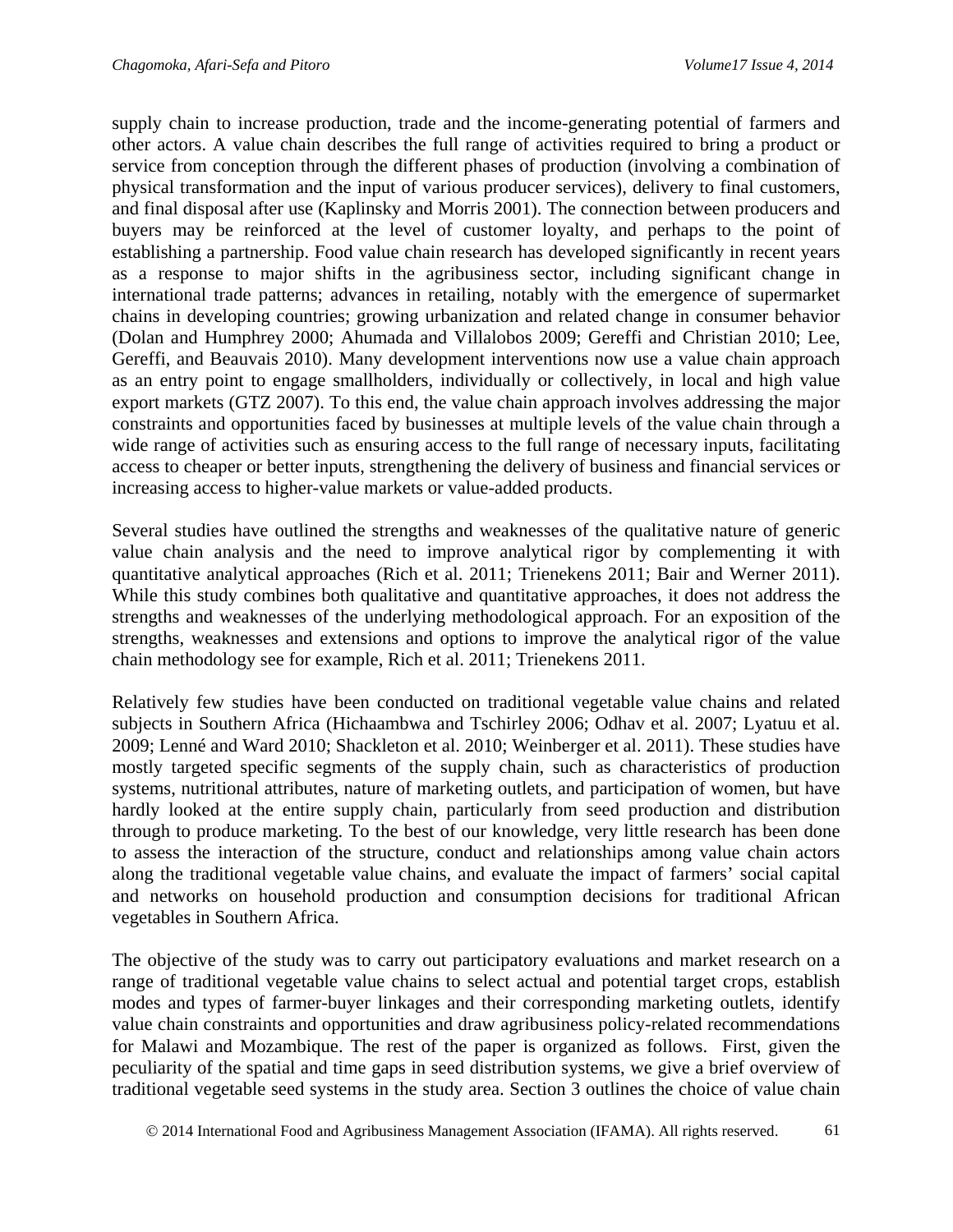approach used, describes the study area, field survey methods and techniques of data analysis. This is followed by a presentation of the study findings with a highlight of the value chain mapping, opportunities and constraints following a SWOT analysis. Finally, a summary of the major findings and conclusions out of the empirical analysis is drawn along with outlined associated agribusiness investment and policy implications, and recommendations.

## **Overview of Traditional Vegetable Seed Systems in Malawi and Mozambique**

Traditional vegetables are produced and consumed by many households in most countries in Southern Africa including Malawi and Mozambique (Ambrose-Oji 2010). Despite the popularity of these crops, public sector breeding activities to produce good quality seeds are almost nonexistent and are limited by a lack of funding and private sector involvement (Afari-Sefa et al. 2012). Malawi has made significant strides in developing and embracing vegetable research and breeding in its national policies in comparison to Mozambique, which does not have a wellstructured vegetable research program (Chadha et al. 2007). Nevertheless, the Instituto de Investigação Agrária de Moçambique (IIAM) is in the process of building the necessary infrastructure and institutional mechanisms to improve vegetable research and development. The IIAM is a public entity that has the mandate for carrying out action research, development and dissemination of agricultural technology in Mozambique. Current research thrusts in Mozambique include varietal trials; cropping season trials to determine vegetable crops adapted to particular agro-climatic zones; and studies on the improvement of agronomic practices such as plant spacing, plant density and optimum time for harvesting (Chadha et al. 2007).

Vegetable cultivar and breeding research has a significant national priority in Malawi. The country's major research objectives in the horticulture sector are to address increased availability of high yielding cultivars, adaptability of improved cultivars to both biotic (pest and disease resistance) and abiotic stresses (heat tolerance), improvement of soil fertility, good on-farm agricultural practices, and minimization of postharvest losses (Chadha et al. 2008). To date, neither Mozambique nor Malawi has officially released any traditional vegetable varieties. Research on traditional vegetables was initiated in 1983 at Bunda College of Agriculture in Malawi, emphasizing germplasm collection, documentation, seed multiplication and agronomic studies. The Bvumbwe Research Station in Malawi and IIAM in Mozambique (public research institutions) in collaboration with AVRDC – The World Vegetable Center and Bioversity International under the Sub-Saharan Africa Challenge Program (a CGIAR program led by the Forum for Agricultural Research in Africa (FARA) in 2008 identified, characterized and popularized a few traditional vegetables such as amaranth and African eggplant.

In most African countries seed laws have been updated, with recent efforts to undertake regional harmonization of laws and policies to enhance the growth of the seed industry in terms of certification and commercialization (Rohrbach et al. 2003; Setimela et al. 2009). Nevertheless, most laws give little legal room for use of farmer-saved seeds, although in some cases there is a small legal opening through the use of Quality Declared Seed, seed for disaster response projects, or seed of species not covered by laws. Mozambique's Seed Law of 2001 for example openly welcomes the registration of 'traditional' and 'local' varieties for commercialization, but only if they satisfy the industrial Distinctiveness, Uniformity and Stability (DUS) criteria (Setimela et al. 2009; GRAIN. 2005). Up until the 1990s, seed regulations in most African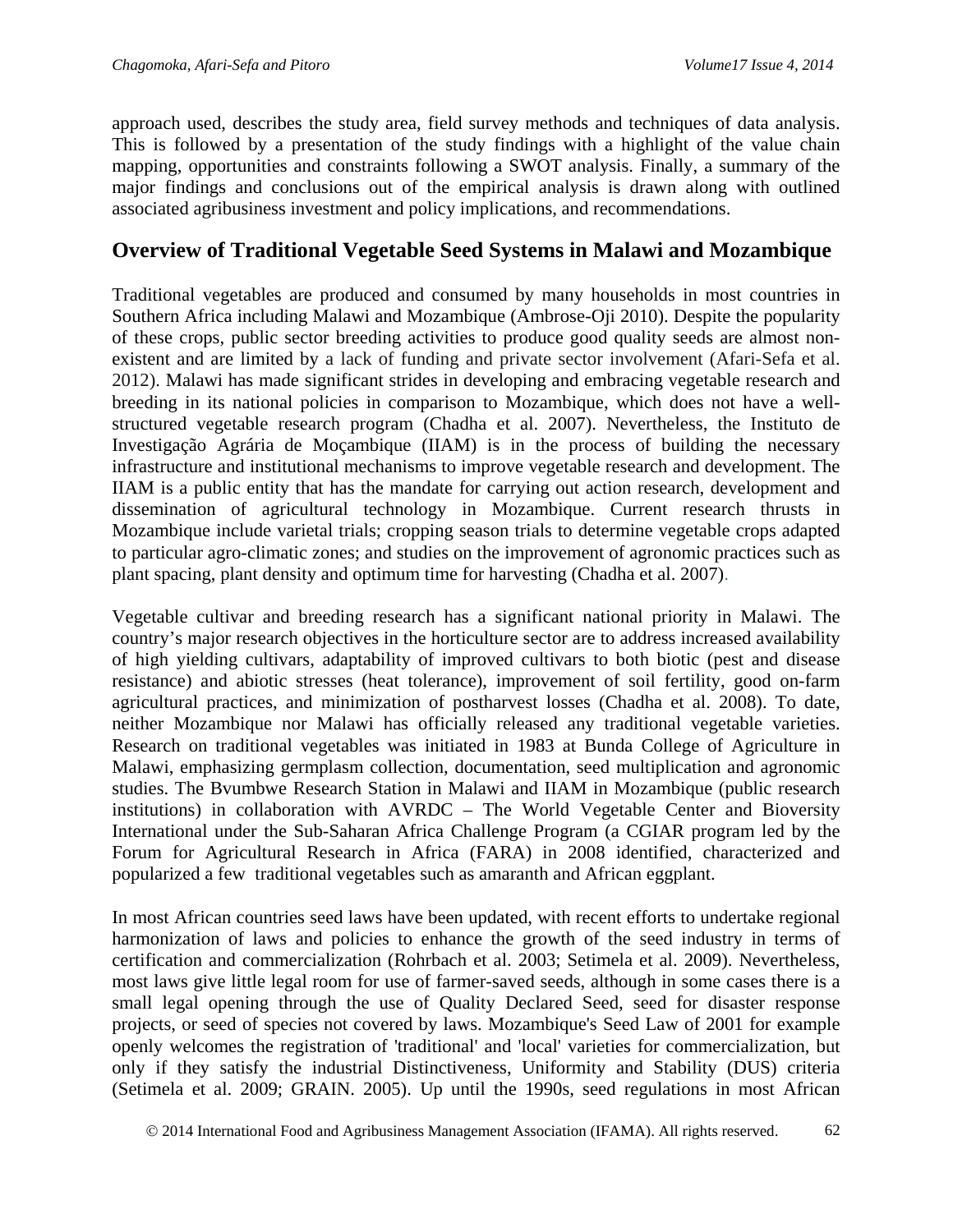countries were mostly organized around public seed programs, with seed laws limited to import and export restrictions. There was little coordination between countries, with regulations often heavily influenced by the respective donors and very little enforcement on the ground (GRAIN. 2005; Waithaka et al. 2011).

Consequently, most exotic vegetable seed is imported from Europe (mainly, the Netherlands) to South Africa, Zimbabwe, Malawi and Mozambique. Local seed companies produce small quantities of seed of tomato *(Solanum lycopersicum)*, kale *(Brassica oleracea)*, watermelon *(Citurs lanatus)* and other vegetables. Some seed companies are involved in importing, repacking and marketing vegetable seeds in Mozambique and Malawi. Seed of most traditional vegetables like African eggplant and nightshade *(Solanum villosum)* are imported from Tanzania; while little seed is produced locally, such as amaranth, is mainly done by community based seed producer groups. Imported seed is usually packed in perforated plastic bags or plastic coated paper to enhance the viability and storage life of the seeds under ambient temperature conditions. Some of the input suppliers in the study villages re-pack seeds in smaller plastic bags for sale to meet the demand of small producers. Thus in both Mozambique and Malawi most traditional vegetable farmers use farmer-saved seeds.

## **Study Methods and Analytical Framework**

## *Justification for choice of value chain approach used for study*

As a descriptive tool, value chain analysis forces the analyst to consider both the micro and macro aspects involved in production and exchange between different actors. A number of methodologies and their contributions to commodity value chain analyses have been proposed for economic processes at global and national level studies (see for example, Kaplinsky and Morris 2001; Kaplinsky 2000; Keyser and Tchale 2010; Bellù and Guilbert 2008). In the context of sub-Saharan Africa, a number of studies have been undertaken to examine vegetable commodity value chains from different perspectives. Such studies include: the role of research institutions in vegetable value chains (Ojiewo et al. 2010; Afari-Sefa et al. 2012), theoretical concepts for socioeconomic research on vegetables (Waibel 2011), approaches to strengthen vegetable value chains for increasing food and nutritional security and income under both sole crop and integrated farming systems (Ngugi et al. 2007, Lenné and Ward 2011; Sounkoura et al. 2011, Afari-Sefa and Beed 2012), institutionalization and agribusiness innovations in value chains (Eaton et al. 2008; Kibwika et al. 2009). Results from southern Africa specific value chain related studies (see for example, Lyatuu et al. 2009; Hichaambwa and Tschirley 2006) also show that with growing demand, consumers are becoming more sensitive on sanitary and phytosanitary aspects, whereby existing and emerging high value markets for traditional vegetables impose stringent conditions on quality of the produce they purchase. Retail outlets consequently demand consistency in supply and prefer to deal with groups rather than individual farmers so as to cut on transaction cost.

For the microeconomic analysis employed in this study, the commodity-based approach provides a better insight into the organizational structures and strategies of different actors engaged in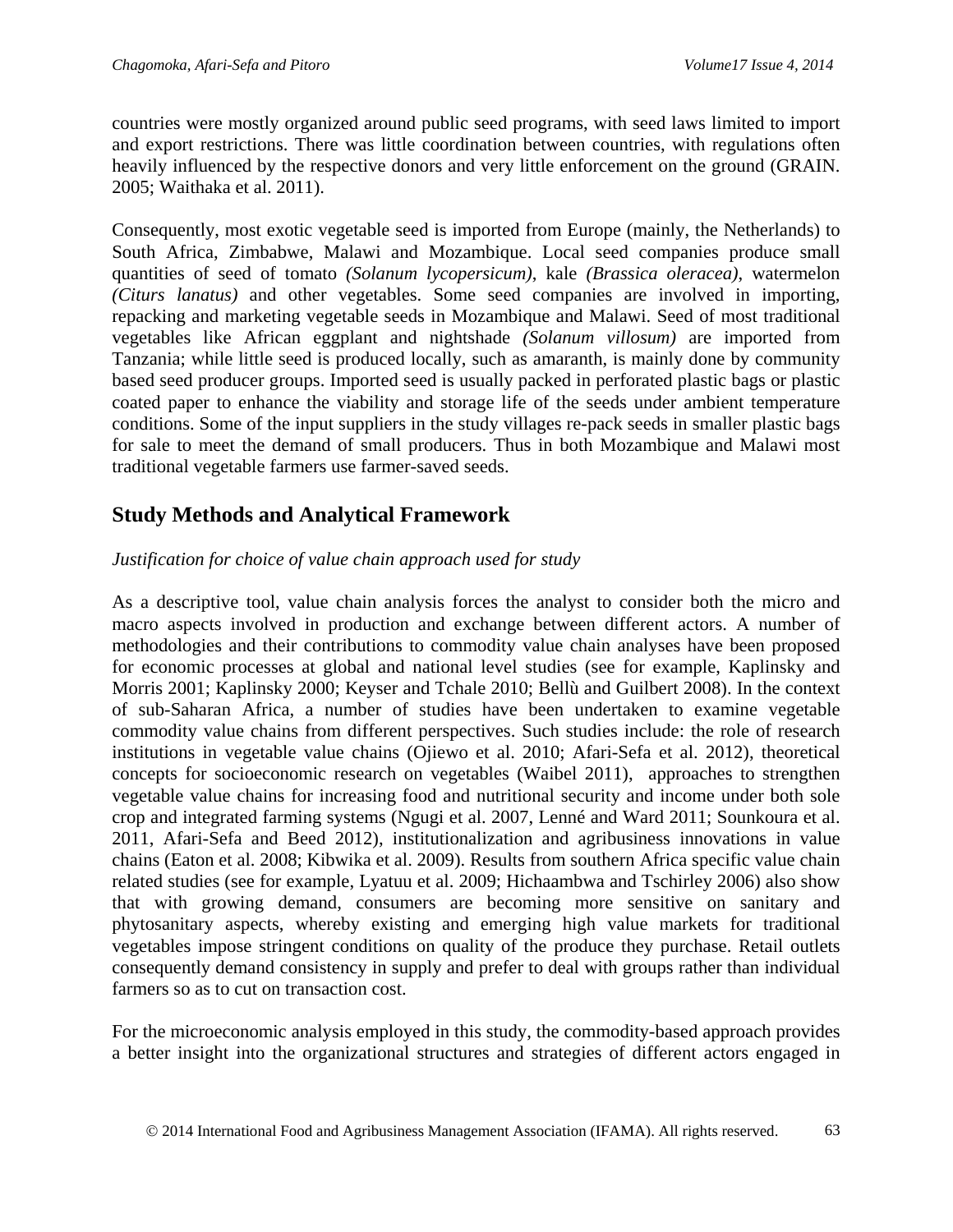traditional vegetable chains, do not typically have well-structured markets to exhibit global commodity value chains characteristics.

A similar methodology with modifications to what was earlier applied by Kaplinsky and Morris (2001) and Van den Berge et al. (2005) to quantitative value chains is described by Henning and Donahue (2008). This methodology deals with upgrading value chain competitiveness with informed choice as a tool for end-market research. This approach was found to be a consistent fit for the objectives of this study and was adapted to reflect the situation of the study area. A value chain map that provided alternative actor linkages from the producer to the final consumer via mapping out flow relationships between actors was developed. Figure 1 illustrates the analytical approach applied to measure the objectives of the study. A four-step approach to determine criteria for selecting sub-sectors, products or commodities for analysis was devised, including weighting the relative importance of those criteria to value chain actors, determining the potential sub-sectors, products or commodities that could be considered, and then constructing a matrix to enable ranking of the products according to the criteria. Finally, priorities were selected on the basis of the ranking obtained.



Figure 1. Source: Adapted from Action for Enterprise (2006)

#### *Characteristics of Study Sites*

The study was carried out in four districts: Barue (Manica province) and Milange (Zambezia province) in Mozambique, and Thyolo and Zomba in the Southern region of Malawi. The Mozambique study sites are characterized by a poor resource base, low levels of literacy and high levels of malnutrition. Few households have regular cash income and most practice subsistence agriculture. In some cases supplemented by fishing and other activities. Much of the area is drought and/or flood-prone, although some areas have a relatively higher elevation. Maize *(Zea mays)* and, to a lesser extent, cassava *(Manihot esculenta)* are the primary staples; both are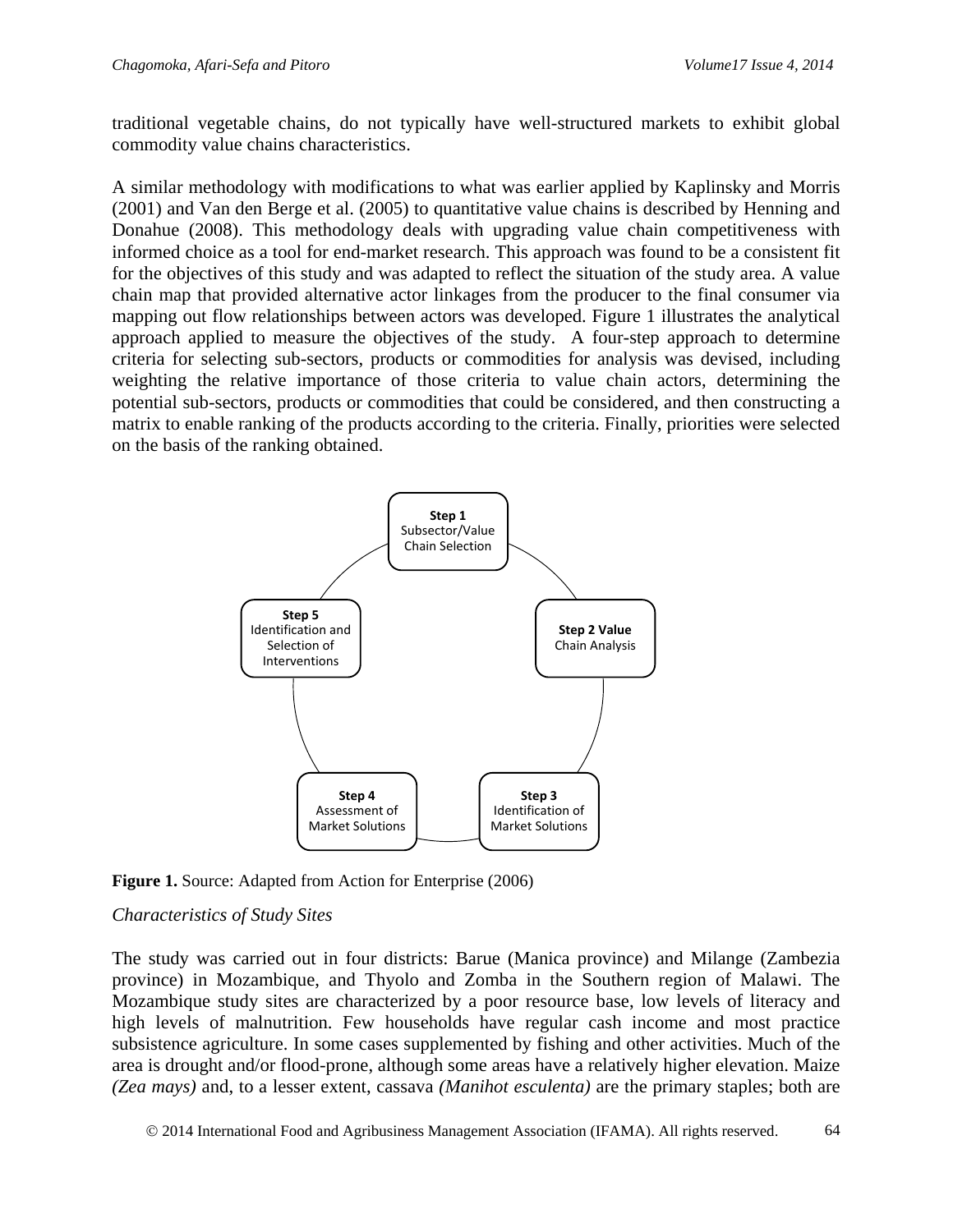cooked as a paste and served with simple sauces, usually of beans *(Phaseolus vulgaris)*, dark green leaves, and/or dried or fresh fish. Tempe (2007) reiterates that traditional crops have always been part of the Mozambican diet even in urban areas such as Maputo, a fact which may be attributed to the movement of people from rural areas into cities during the civil war from May 1977 to October 1992.

In the Malawi study sites, field crops, especially maize and tobacco *(Nicotiana tabacum)*, have traditionally dominated agricultural production. However, in recent years, high input costs and unfavourable weather conditions have restricted maize and tobacco cultivation. The decline in the tendency of farmers to grow field crops coupled with enhanced horticultural sector development policies has led to increased diversification into hardy crops such as traditional vegetables (Chadha et al. 2008). The authors further note that, although vegetables are grown almost everywhere in the country, the study sites in the two selected districts are major vegetable producing locales for sale to the urban populace.

#### *Study Design and Data Collection*

The analyses presented in this paper are based on primary data collected from value chain actors in the study area from June to August, 2010. Multistage stratified random sampling was carried out to select five villages from each district based on availability of information on chain actors. In each village, we conducted one producer focus group and interviews with four middlemen (person who buys goods from producers and sell them to retailers or consumers, also referred to as *collectors*), four retailers, and four seed suppliers. In all, a total of 20 focus groups involving various value chain actors and 240 individual respondent interviews were conducted for the purpose of this study. Both focus group discussion participants and individual interview respondents were randomly selected based on available information.

Specific surveys were designed for four types of identified actors in the study sites: middlemen, producers, input suppliers, and retailers. The focus group interviews were targeted toward the main stakeholders involved in production and marketing of traditional vegetables. Trained enumerators elicited information on the nature and types of traditional vegetables collected, cultivated and marketed, as well as on institutional characteristics of key chain actors. The producer, input, middleman and retailer surveys elicited information on production, consumption and marketing of traditional vegetables, as well as the institutional characteristics of each group (Figure 1 and Table 1).

A priority-setting exercise for 24 commodities was carried out based on data obtained from the respondents (Appendix B). Fourteen of the criteria captured information on production activities, food security coping strategies, marketing structure and potential of the various commodity value chains (Appendix B). Once the criteria were defined, the commodities were ranked against each criterion; a score of 100% meant that the particular commodity best met that criterion based on the proportion of respondents favouring the specific crop, and a score of 0% meant that the commodity did not meet that criterion (ranked against all the other commodities). The evaluation of each criterion was done by estimating the proportion of respondents. Once each criterion was evaluated, a simple average score was calculated; commodities with a higher score were ranked higher.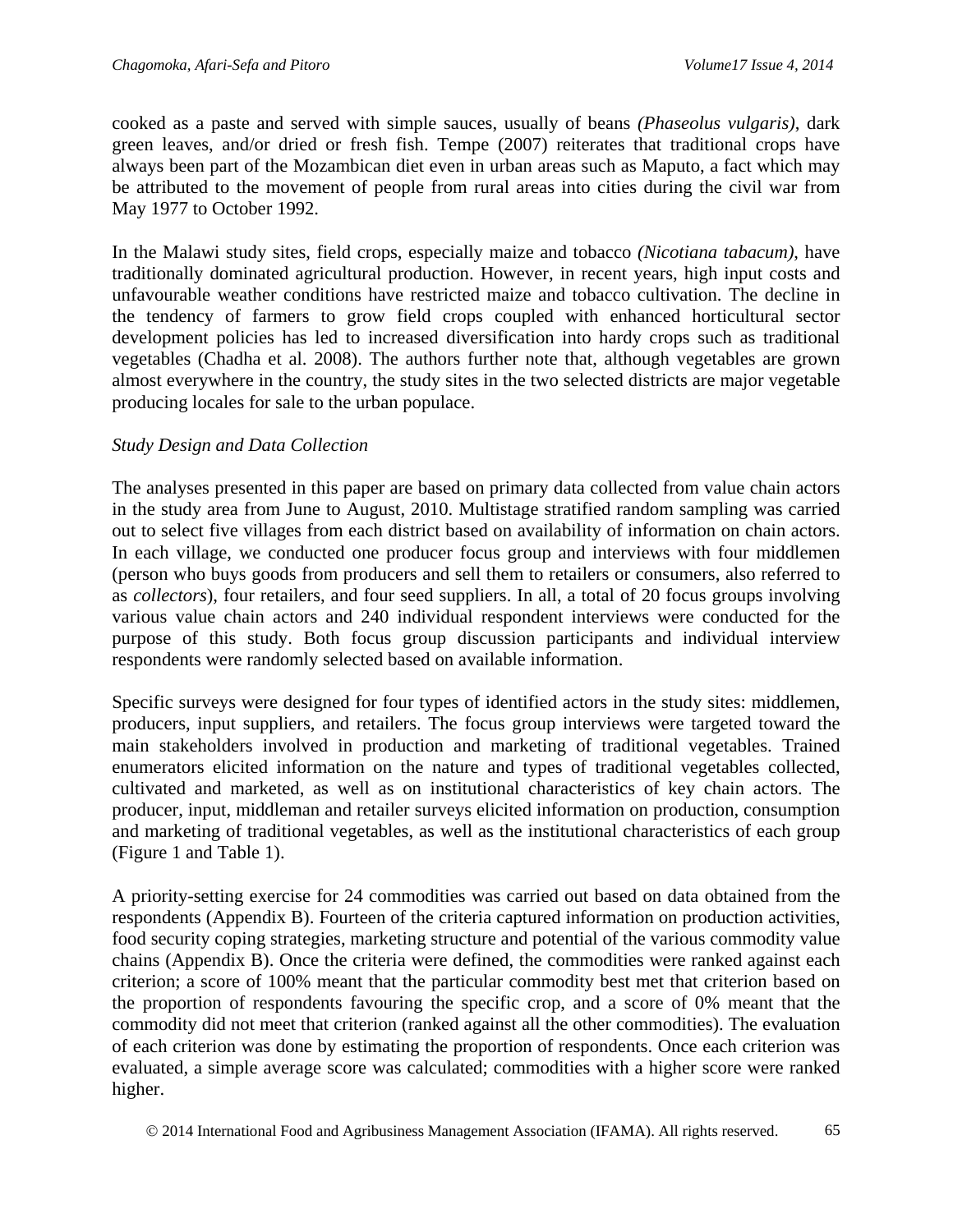Value chain analysis involved a sequence of steps, from identification of actors through chain actor mapping, linkages, and quantification of earnings into rewards by various actors using information gathered from observation, rapid appraisals, and the quantitative and qualitative surveys augmented by secondary data (Figure 1 and 2). Constraints and opportunities within the value chains were categorized into appropriate classifications and analysed. The types of market services available along the value chain were described to serve as conduits for outlining constraints and opportunities of identified value chains. Finally, the Strengths, Weaknesses, Opportunities and Threats (SWOT) assessment tool was applied to identify and evaluate the controllable and non-controllable factors that future interventions ought to address to improve the entire traditional vegetable value chain.

## **Results and Discussion**

#### *Value Chain Description*

The results of the priority-setting exercise indicated that in the Thyolo and Zomba districts of Malawi, amaranth, Ethiopian mustard *(Brassica carinata)* and blackjack *(Bidens pilosa)* were most important traditional vegetables, whereas pumpkin *(Cucurbita maxima)*, okra *(Abelmoschus esculentus)*, tomato and cabbage *(Brassica oleracea)* were most important among the exotic vegetables. In Barue and Milange districts of Mozambique, African eggplant, amaranth, jute mallow *(Corchorus olitorius)*, Ethiopian mustard, and wild cucumber *(Marah macrocarpus)* were ranked high for the traditional vegetables while pumpkin, kale, onions, tomato, cabbage, and okra were ranked high for exotic vegetables.

Table 1 presents the distribution of identified actors and their respective roles along the traditional vegetable value chain. The table present actors (middleman, retailers and input suppliers) in both Malawi and Mozambique involved in various roles or occupation (grocery shop trader, street vendor, traditional vegetable collector, farmer, grocery store owner, wholesaler, seed dealer, agrochemical dealer and trader in farm tools).

*Input suppliers:* Given the lack of inputs, particularly seeds for traditional vegetables, some vendors take the onus upon themselves to provide farmers with agro-inputs such as seeds, fertilizers, and farm implements with the option of having the first purchase of produce upon harvest. There are no organized input suppliers with adequate stocks of inputs in visited villages of Zomba and Thyolo. This situation forced farmers to walk on foot to local providers operating in nearby villages within a radius of 5-9 km to buy relevant inputs. Input suppliers in Malawi sell seeds, farm tools and agro-chemical, while in Mozambique, they only sell seeds and farm tools. Production inputs such as agrochemicals, farm implements and seeds for production were mainly supplied by stockist distributors usually located in nearby cities. Most inputs supplied by these providers are imported and delivered through local distributor networks. Some individual farmers also act as input dealers. Government outlets supported by the Ministry of Agriculture provided inputs such as fertilizers in some villages. In addition to offering production assistance, the Bvumbwe Research Station also provided vegetable seed to farmers in some of the surveyed villages. In general, the input providers did not have contractual arrangements with their trading partners. Traditional vegetable seed sales accounted for about 7% of total agricultural seeds sales and 37% of vegetable seed sales of input providers. Among the traditional vegetables produced in Malawi, Ethiopian mustard, and African eggplant seed were the most traded. Ethiopian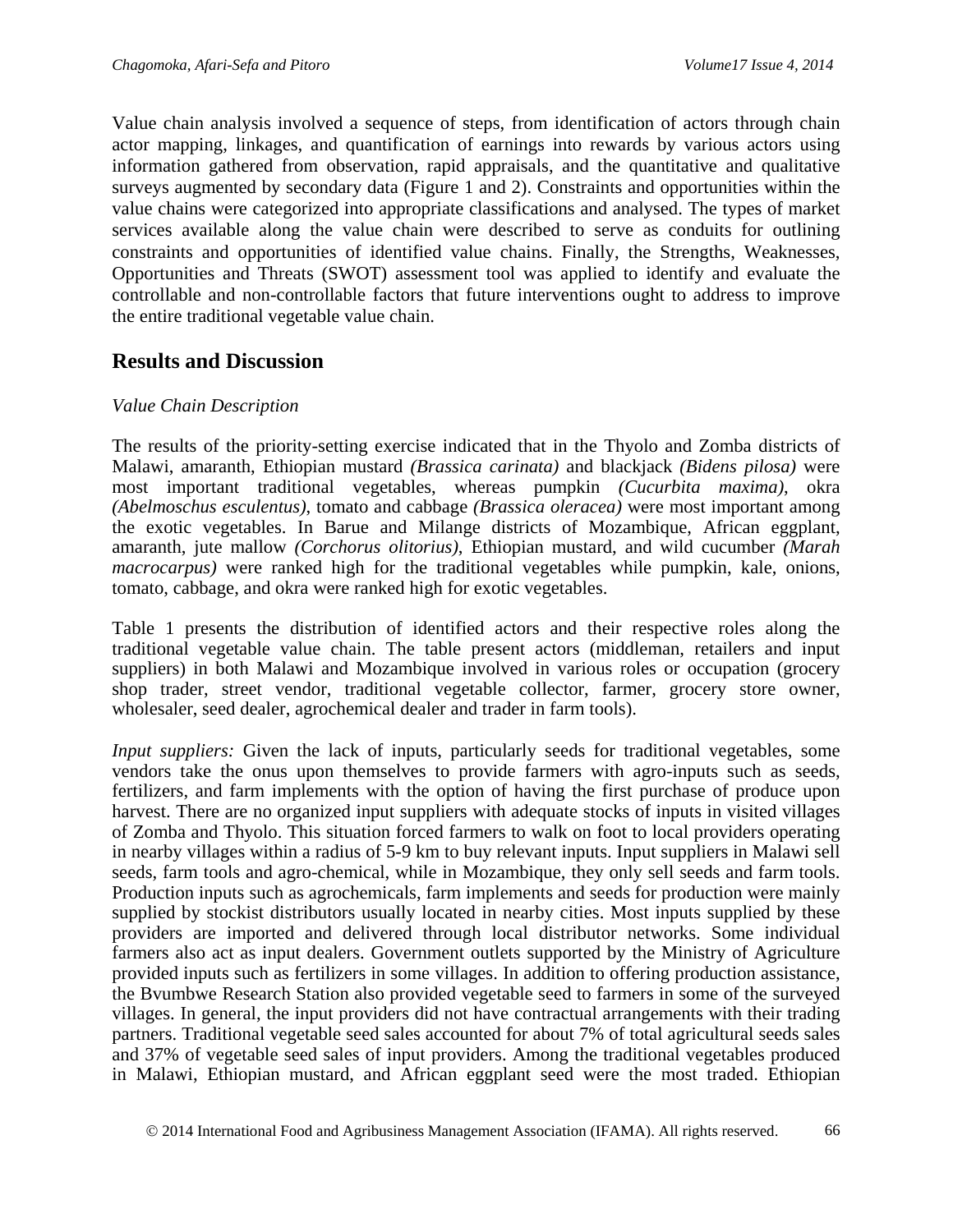mustard seeds contributed the highest turnover, with 'Mostert' noted as the most common variety. Percentage of germination, physical characteristics such as shape and size, quality of packaging material and price, purity and uniformity, yield, size of produce from seed and price were the main determinants of type of seed purchased by farmers.

|                                    | Malawi                 |          |                   |           | Mozambique | Test(a)           |                   |             |
|------------------------------------|------------------------|----------|-------------------|-----------|------------|-------------------|-------------------|-------------|
| <b>Main Occupation</b>             | Middlemen <sup>+</sup> | Retailer | Input<br>supplier | Middleman | Retailer   | Input<br>supplier |                   |             |
|                                    | A                      | B        | $\mathbf C$       | D         | E          | F                 |                   |             |
| Grocery shop trader                | 28.6                   | 18.3     |                   | 25.9      | 18.5       |                   | ** $A>D$          |             |
| Street vendor                      | 21.4                   | 26.7     |                   | 25.9      | 22.2       |                   | $*A<\overline{D}$ | $*$ $B>E$   |
| Traditional<br>vegetable collector | 35.7                   | 1.7      |                   | 3.7       |            |                   | *** $A>$ D        | $*BCD$      |
| Farmer                             | 14.3                   | 43.3     |                   | 29.6      | 48.2       |                   | *** $A < D$       |             |
| Grocery store owner                |                        | 6.7      |                   | 3.7       |            |                   |                   |             |
| Wholesaler                         |                        | 1.7      |                   | 7.4       | 11.1       |                   |                   | *** $B< E$  |
| Seed dealer                        |                        |          | 50.0              |           |            | 66.7              |                   | ** $C < F$  |
| Agrochemical dealer                |                        |          | 25.0              |           |            | 33.3              |                   | *** $C < F$ |
| Trader in farm tools               |                        |          | 25.0              |           |            |                   |                   |             |
| Others                             |                        | 1.7      |                   | 3.7       |            |                   |                   |             |
| Total $(\% )$                      | 100.0                  | 100.0    | 100.0             | 100.0     | 100.0      | 100.0             |                   |             |
| N                                  | 14                     | 91       | 34                | 27        | 27         | 3                 |                   |             |

| <b>Table 1.</b> Indigenous vegetable value chain actors and their main activities in Malawi and |  |
|-------------------------------------------------------------------------------------------------|--|
| Mozambique, June-August, 2010.                                                                  |  |

**Notes.** Significance of sample T-test comparing actors (A) and (D), (B) and (E); and (C) and (F): \* indicates significant difference at 10% level, \*\* at 5%, and \*\*\* at 1%.

**<sup>+</sup>**A person who buys goods from producers and sells them to retailers or consumers, also referred to as collectors. The table shows different activities or roles (grocery shop trader, street vendor, traditional vegetable collector, farmer, grocery store owner, wholesaler, seed dealer, agrochemical dealer and trader in farm tools) engaged by various value chain actors (middleman, retailers and input suppliers).

*Farmers:* These are persons involved in crop production, including traditional vegetables. In the four districts surveyed, traditional vegetables were produced mainly by small-scale farmers, on less than one hectare of land. The main traditional vegetables grown and or sometimes collected from the wild include Ethiopian mustard, African eggplant, amaranth, cowpea, spider plant, jute mallow, leafy sweet potatoes and wild cucumber. Traditional vegetable production is based on conventional, traditional production practices; producers did not apply recommended good agricultural practices such as use of high quality improved cultivars, integrated pest management practices and drip irrigation. Only Ethiopian mustard, okra, pumpkin and African eggplant seeds were sold commercially. Other traditional vegetable crops like leafy sweet potatoes and vegetable cowpea, among others, were mainly produced using local landraces. Farmers in both countries are not involved in supplying inputs but in retail and middlemen activities, with 14.3% and 29.6% of famers involved in middlemen activities in Malawi and Mozambique respectively (Table 1).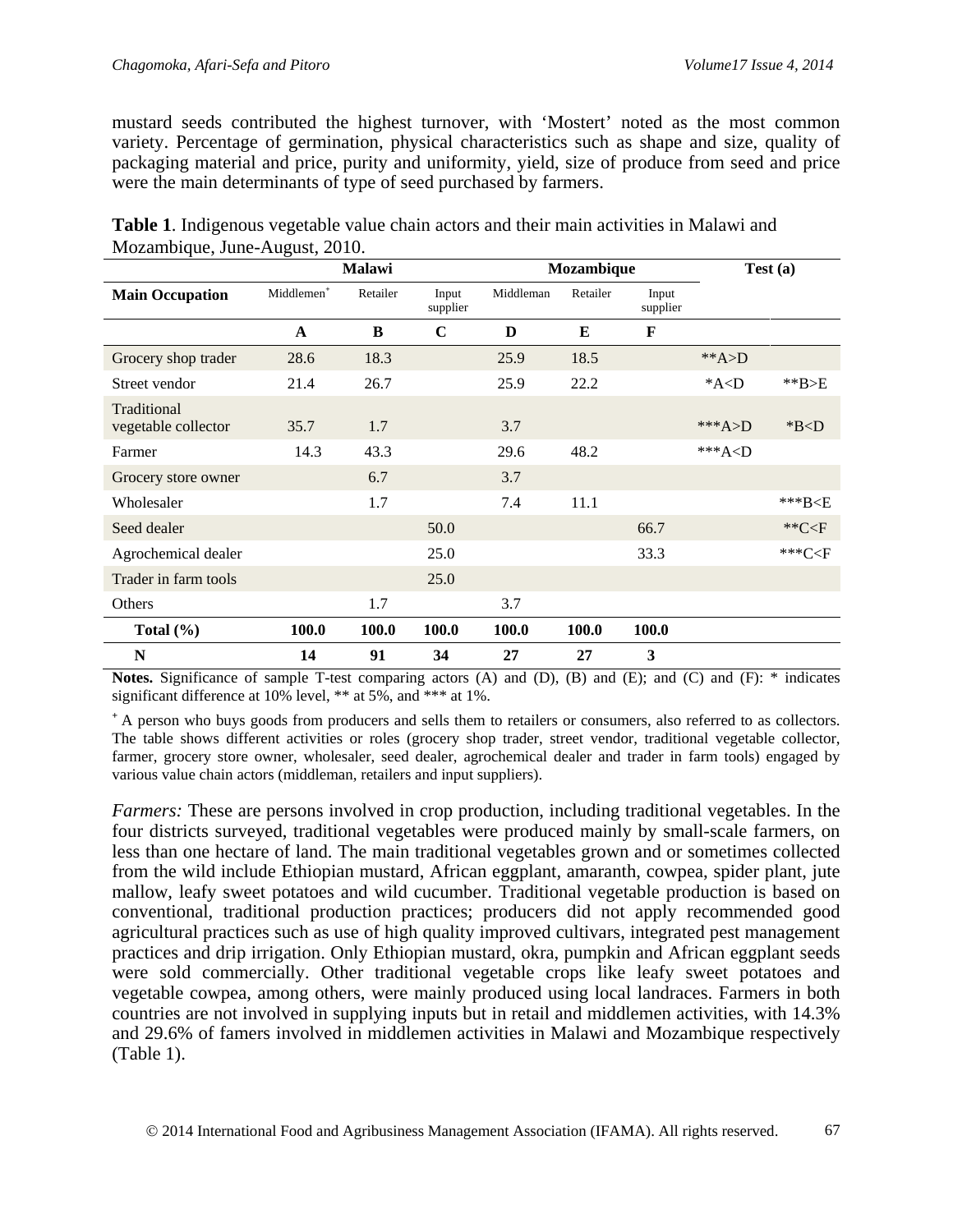*Middlemen:* These are persons who buy goods from producers and sell them to retailers or consumers, also referred to as collectors and transport contractors. The main activities of these actors in Malawi included collection of traditional vegetables (36%), ownership and management of grocery shops (29%), street vending (21%), and farming (14%) (Table 1). In Mozambique, some middlemen had other responsibilities in addition to those observed in Malawi. Some collectors also managed grocery shops as a secondary occupation, where they sold fast moving consumer goods in the communities where they live. Most transporters vertically integrated their activities by also engaging in the production and selling of vegetables.

Guaranteeing home consumption and generating extra income were the main reasons for cultivating and marketing traditional vegetables among value chains actors. In Malawi, about 21% of traditional vegetables produced were consumed at home, while in Mozambique farm households consumed about 30% of the produced traditional vegetables. Besides household consumption, fresh traditional vegetables were sold in traditional green markets without any value addition. On the whole, the study found that traditional vegetable sales contributed about 35% of smallholders' income in Malawi, and about 30% of household income in Mozambique. In most of the study villages in Malawi, producers were involved with farmers' associations. Although some of the farmers' groups received technical production assistance and seeds from the Bvumbwe Research Station, on-farm yield levels were quite low, reflecting the general lack of improved traditional vegetable cultivars and technologies.

Processing of traditional vegetables in the four survey districts was rudimentary and not commonly practiced. Only 12% of retailers in Malawi and 6% of retailers in Mozambique said they processed their produce in some way prior to selling. In Malawi, amaranth and cowpea were sundried and/or blanched. Most of the preserved traditional vegetables were meant for home consumption, not for sale in the market. In Mozambique, pumpkin, eggplant, cowpea, sweet potatoes, and Ethiopian mustard were cut in smaller pieces before selling. Cowpea was also sundried.

Given the fact that processing is lacking in traditional vegetable marketing chains, the high perishability of traditional vegetables poses major challenges for marketing and distribution. About 20% of traditional vegetables were discarded during the produce marketing process. Simple postharvest handling practices such as a bicarbonate wash could help minimize losses, and enable availability during the periods when vegetables are in short supply (Van den Berge et al. 2005). Improvement of packaging and processing standards is an important step for increased competitiveness of traditional vegetables products along the entire value chain.

Non-structured informal markets are major outlets for traditional vegetables. Most rural vendors and traders purchased their produce from farmers. Farmers also sold their produce along roadsides or at village markets directly to consumers or to middlemen who later sold them in major markets. The traders' market and retailers' market are the same. Some middlemen transported their produce to major village markets. In general, produce was mainly marketed through three channels: (i) farmers produced and sold their own traditional vegetables directly to consumers as market retailers or street vendors; (ii) farmers sold to retailers and; (iii) farmers sold to middlemen (collectors). The type of packaging used varies. In most cases, traditional vegetables were packed in bamboo baskets to the next selling point, where they were repacked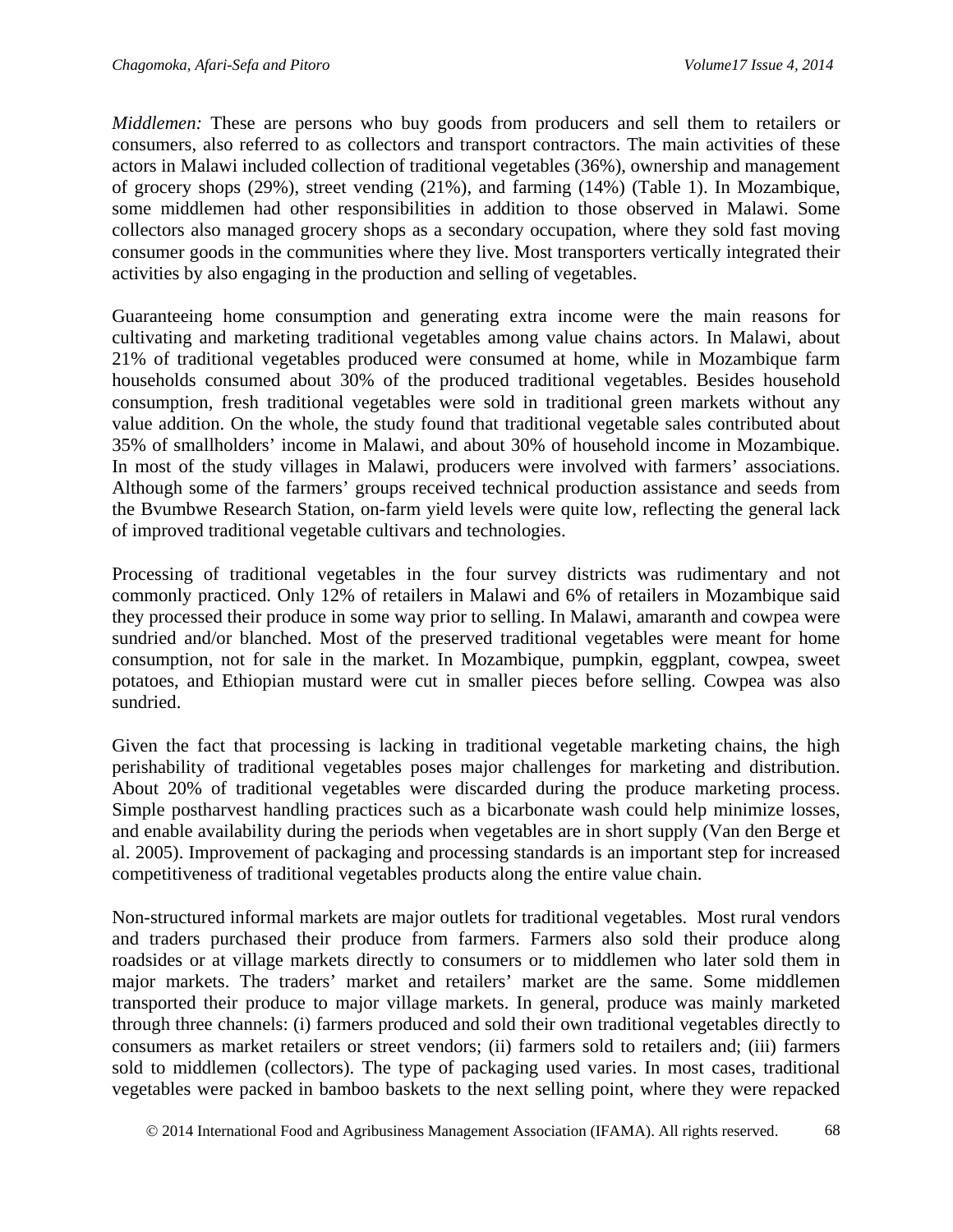and sold in bundles with no labels. However, in a few cases, traditional vegetables were packed in plastic bags or sacks and unpacked at the next selling point. Most traditional vegetable value chain actors transported their products to rural markets on foot by carrying them on heads/shoulders or by using their own or hired bicycles. Value addition through packaging and branding to maintain high quality standards is required if produce is to reach high value formal markets such as supermarkets in urban areas and export markets, and ultimately increase farmers' profit margins. Traditional vegetable marketing channels in the two visited districts were constrained by diverse factors such as small production quantities and heterogeneous quality due to limited access to input supplies, lack of capital and market information, poor infrastructure, and lack of sound farm management skills. As a consequence, several value chain actors including input supplies, farmers, and middlemen were confronted with limited economies of scale.

#### *Relationships among Value Chain Actors in Malawi and Mozambique*

Relationships existing among the various value chain actors were established based on three marketing transaction typologies: spot markets (actors make a transaction including negotiations on price, volume and other requirements directly at the market without prior discussion); persistent network relations (buyer and seller meet to discuss transaction, come to an agreement and continue relationship when there is a preference for repeated transactions with each other based on trust or other factors), and horizontal integration along value chain (typically goes beyond the definition of a relationship, because both actors share the same legal ownership). A summary of the value chain actor linkages in the study locales is shown in Figure 2. Most linkages were based on spot market relationships, except for the linkages between supermarket retailer, which was better coordinated and based on persistent relationships.

Tables 2 and 3 depict type of relationships existing between various value chain actors in Malawi and Mozambique. Input suppliers in Malawi took the lead in terms of collaboration with other partners in the traditional vegetable chain, with 71% participation, followed by retailers with 54% and middlemen with 40% (Table 2). In Mozambique, input suppliers led with 100%, followed by middlemen at 50% and retailers constituting 38%. Although input suppliers had a higher level of collaboration with other business partners, in Malawi this collaboration was not made on the basis of written contracts, as was the case with most other actors along the value chain.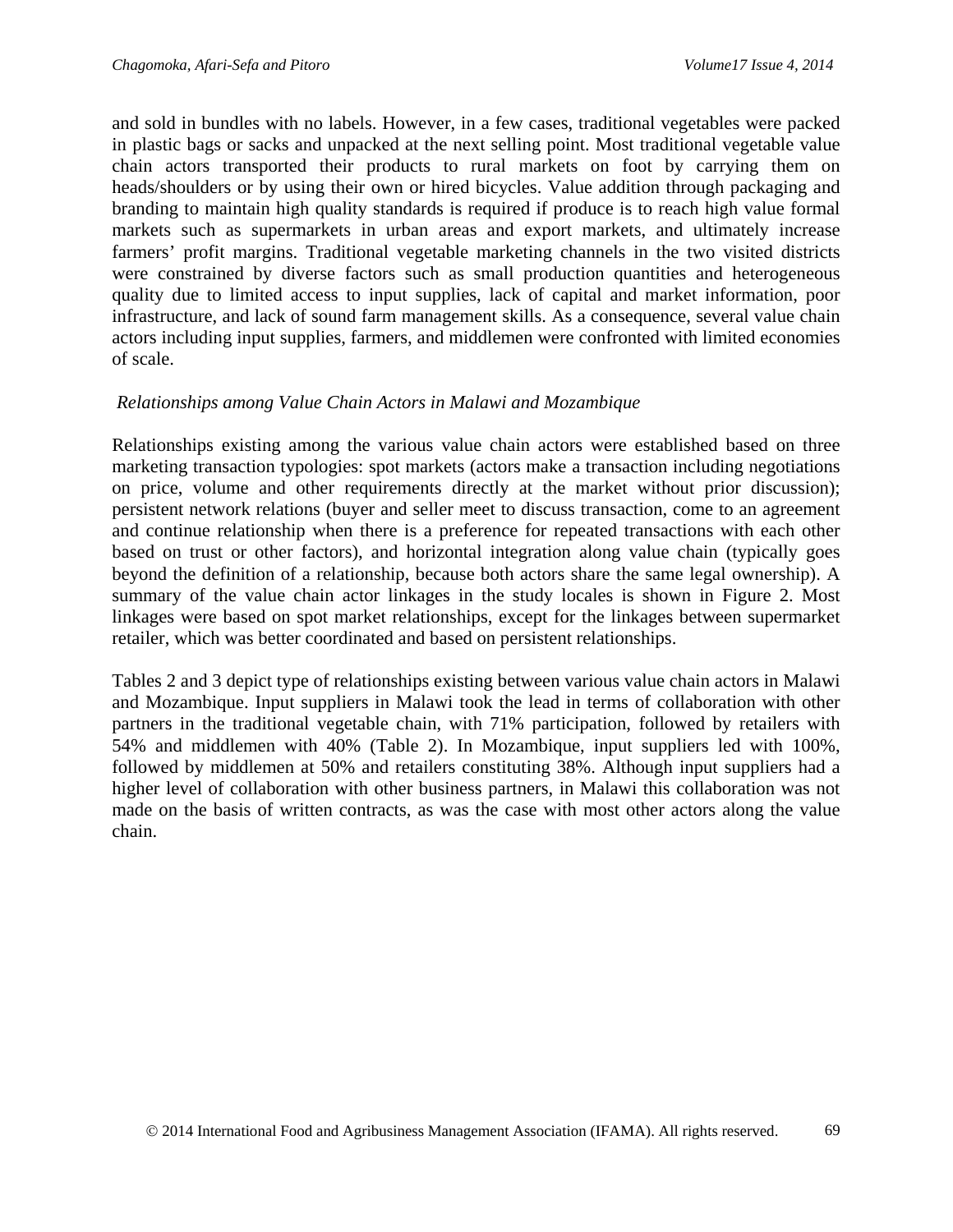

**Figure 2.** Summary of linkages of value chain actors in Malawi and Mozambique

|  | Table 2. Relationships existing between various value chain actors |  |  |
|--|--------------------------------------------------------------------|--|--|
|  |                                                                    |  |  |

|                                         | <b>Malawi</b> |              |                |               | Mozambique |          |            | Test(a)    |             |  |
|-----------------------------------------|---------------|--------------|----------------|---------------|------------|----------|------------|------------|-------------|--|
| <b>Item</b>                             | Input         | Middleman    | Retailer       | Input         | Middleman  | Retailer |            |            |             |  |
|                                         | supplier<br>А | B            | $\mathbf C$    | supplier<br>D | E          | F        |            |            |             |  |
| Collaborate with others $(\% )$         | 71            | 40           | 54             | 100           | 50         | 38       | $* A < D$  | $*B< E$    | $*$ $C>F$   |  |
| Sample size (n)                         | 14            | 91           | 34             | 27            | 27         | 3        |            |            |             |  |
| Type of collaboration %                 |               |              |                |               |            |          |            |            |             |  |
| Share price/market information          | 40            | 50           | 43             | 29            | 44         | 38       |            |            | $^*C>F$     |  |
| Share storage facilities                | 20            | 50           | 14             |               | 6          | 8        |            | ***B>E     | $*$ $C>F$   |  |
| Supply vegetable inputs to others when  |               |              |                |               |            |          |            |            |             |  |
| supply is lacking                       | 20            | $\Omega$     | 36             | 14            | 6          | 8        |            | $***B < E$ | *** $C>F$   |  |
| Purchase vegetable inputs together      | 20            | $\mathbf{0}$ | $\overline{0}$ | 29            | 28         | 15       |            | $***B < E$ | *** $C < F$ |  |
| Lend/borrow money                       | $\Omega$      | $\Omega$     | 7              |               | 11         | 23       |            | $***B < E$ | $***C < F$  |  |
| Have contract arrangement $(\% )$       | $\mathbf{0}$  | 80           | 20             | 29            | 6          | 8        | *** $A< D$ | ***B>E     | *** $C>F$   |  |
| Contract based in written agreement (%) | N/A           | $\mathbf{0}$ | $\overline{0}$ | 100           | 7          | 13       |            | $***B< E$  | *** $C < F$ |  |
| Number of trading partners you          |               |              |                |               |            |          |            |            |             |  |
| collaborate with                        | 1.3           | 3.5          | 4.7            | 50            | N/A        | 50       | *** $A< D$ |            |             |  |
| Have more than one supplier $(\% )$     | 43            | 80           | 46             | 5             | 4          | 5        | $***A>D$   | $***B>E$   | *** $C>F$   |  |

**Note.** Significance of Sample T-test comparing (A) and (D), (B) and (E); and (C) and (F): \* indicates statistically significant difference at 10% level, \*\* at 5%, and \*\*\* at 1%.

© 2014 International Food and Agribusiness Management Association (IFAMA). All rights reserved. 70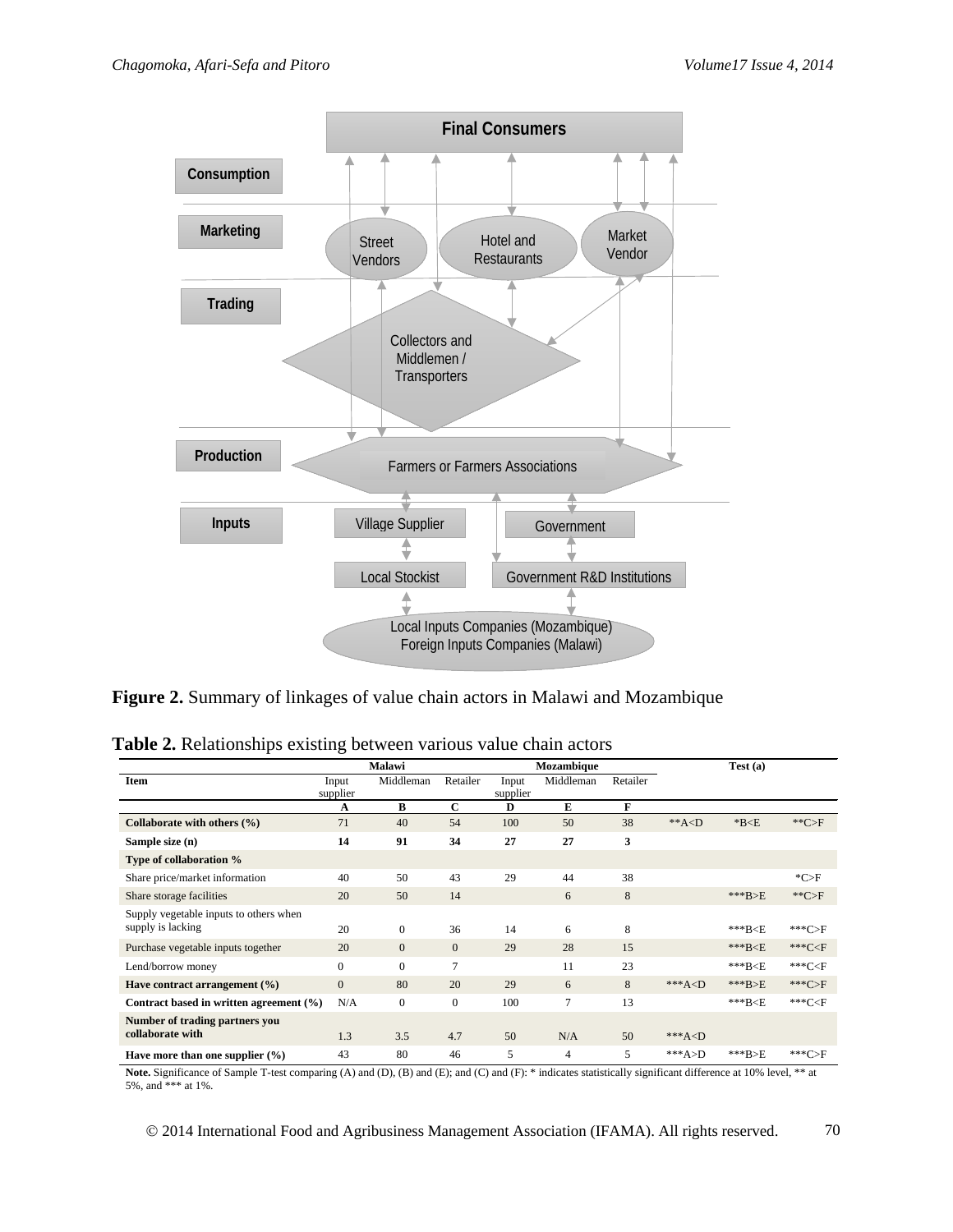|                                       |          | Malawi    |                |                | Mozambique   |                | Test(a)   |                      |
|---------------------------------------|----------|-----------|----------------|----------------|--------------|----------------|-----------|----------------------|
| <b>Item</b>                           | Input    | Middleman | Retailer       | Input          | Middleman    | Retailer       |           |                      |
|                                       | supplier |           |                | supplier       |              |                |           |                      |
|                                       | A        | B         | $\mathbf C$    | D              | E            | F              |           |                      |
| Sample size (n)                       | 14       | 91        | 34             | 27             | 27           | 3              |           |                      |
| Number of supplier by type            |          | N/A       |                | 100            | $\mathbf{0}$ | 31             |           |                      |
| Foreign seed company                  | 2.3      |           |                |                |              |                |           |                      |
| Local stockiest                       | 1.0      |           |                | $\overline{2}$ | N/A          | N/A            |           |                      |
| Farmers                               |          |           | 6              | N/A            | N/A          | N/A            |           |                      |
| Collectors                            |          |           | 6              | N/A            | N/A          |                |           |                      |
| Wholesalers                           |          |           | 2              | N/A            | N/A          | 5              |           |                      |
| Main supplier $(\% )$                 | N/A      |           |                | N/A            | N/A          | $\overline{4}$ |           |                      |
| Farmer                                |          | 92        | 96             | N/A            |              |                |           |                      |
| Wholesaler                            |          | 8         |                |                | 27           | 46             | $***B< E$ |                      |
| Other                                 |          |           | $\overline{4}$ |                | 63           | 44             |           | *** $C < F$          |
| Sold to more than one partner $(\% )$ | N/A      | 100       |                |                | 10           | 11             | ****B>E   |                      |
| Main customer $(\% )$                 | N/A      |           |                | N/A            | N/A          | N/A            |           |                      |
| Household                             |          | 100       | 79             | N/A            |              |                |           |                      |
| Transporter                           |          |           | 18             |                | 17           | 13             |           |                      |
| Supermarket                           |          |           |                |                | 21           | 12             |           | ***C <f< td=""></f<> |
| Wet market                            |          |           | 3              |                | 26           | 37             |           | *** $C < F$          |
| Collector                             |          |           |                |                | 29           | 26             |           |                      |
| Retailer                              |          |           |                |                |              | 3              |           |                      |

**Table 3.** Relationships existing between various value chain actors

**Note.** Significance of Sample T-test comparing (A) and (D), (B) and (E); and (C) and (F): \* indicates significant difference at 10% level, \*\* at 5%, and \*\*\* at 1%.

All of the actors in the chain had more than one business partner. Input suppliers usually purchase their seeds and, where applicable, other inputs from foreign private companies, while local stockists, farmers and middlemen based in the cities (collectors and transporters) usually obtain their traditional vegetable produce from local farmers and local wholesalers. The retailers, also include wholesalers who sometimes directly retail part of their produce that they source from farmers, other wholesalers and collectors. In the course of our interaction with respondents, we noted that there was no clear identification of the main clients of input suppliers; we assumed them to be farmers. These clients did not consider extension services, advice provided by the input suppliers, or the proximity of the supplier as important factors to improve efficiency. This may be because some input suppliers are also known to occasionally sell their inputs to farmers directly at the farm gate by providing a kind of "door to door" service. On the other hand, farmers with no access to technical advisory services on how to handle seeds or those already experienced in seed handling may have ignored the messages provided by extension agents and decided to explore alternative applications. To investigate the real reasons behind this occurrence, it is important to analyse the structure and performance of both input and supply markets.

The major determining attributes of consumers in purchasing traditional vegetable produce include: price, freshness, shape, size, the origin of culture, food safety (i.e., residual effect of pesticides) and product grading in Thyolo and Zomba (Table 4). In Barue and Milange, the middlemen's customers considered physical attributes of the produce, produce size, and freshness (including colour) as the most important features of traditional vegetables. Retailers' customers shared the same preference for the first five features as the middlemen's clients in Thoylo and Zomba, but were unconcerned about other important factors (Table 4). In Barue and Milange, retailers' customers were generally not concerned with residual effects of agro-inputs like insecticide/fertilizers that could endanger their health (Table 4). Against our expectations, the survey results showed that product classification is not an important attribute for modern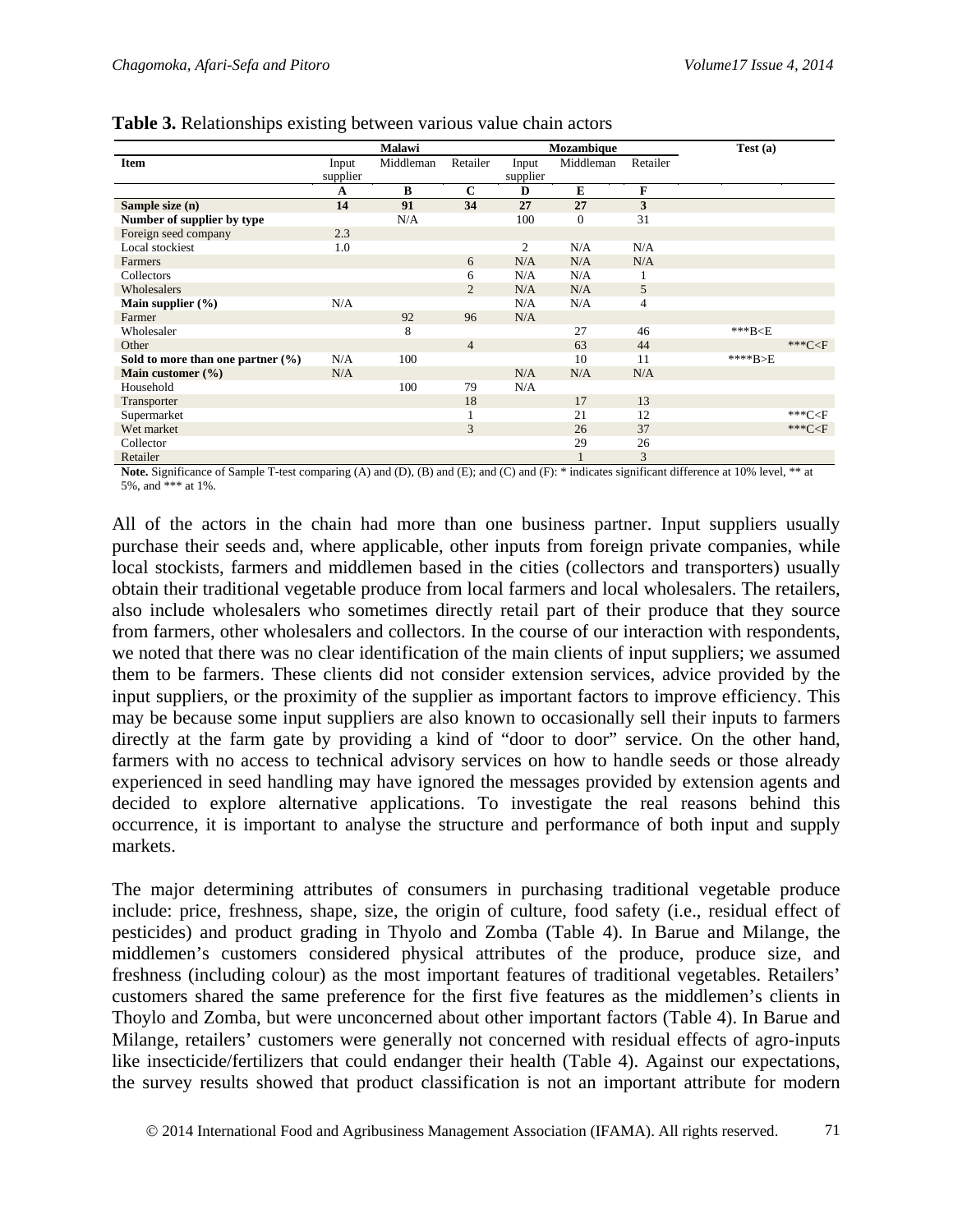retailers such as supermarkets. Quality attributes, such as absence of pests and pathogens, and packaging would be expected to be top priorities. This may reveal a low level of knowledge about food quality standards and human health effects caused by ingestion of contaminated food. Thus, awareness creation on quality and food safety standards for fresh produce would be an important area of future intervention to reduce public health hazards and promote efficiencies along the value chain. The fact that supermarkets do not care much about produce quality results in two contradicting issues: it allows the supermarket to obtain large volumes of produce from different suppliers, and leads to decreased motivation to establish contracts specifying quality standards with specific producers.

| Table 4. Consumer preference information on most important traits of traditional vegetables and |  |  |
|-------------------------------------------------------------------------------------------------|--|--|
| their seeds                                                                                     |  |  |

| <b>Traits</b>                            | Input<br>supplier<br>buvers | Input<br>supplier<br>buvers | <b>Traits</b>         | <b>Middlemen</b><br>buyers<br>Malawi | <b>Middlemen</b><br>buvers<br>Mozambique | <b>Retailer</b><br>buyers | <b>Retailer</b><br>buvers<br><b>Mozambique</b> |
|------------------------------------------|-----------------------------|-----------------------------|-----------------------|--------------------------------------|------------------------------------------|---------------------------|------------------------------------------------|
| Germination                              | Yes                         | Yes                         | Colour                | Yes                                  | <b>Yes</b>                               | Yes                       | Yes                                            |
| Physical qualities: shape, size          | Yes                         | n/a                         | Price                 | Yes                                  | Yes                                      | Yes                       | Yes                                            |
| Price                                    | Yes                         | n/a                         | Shape                 | Yes                                  | N <sub>o</sub>                           | Yes                       | N <sub>o</sub>                                 |
| Packaging                                | Yes                         | N <sub>o</sub>              | <b>Size</b>           | Yes                                  | N <sub>o</sub>                           | Yes                       | N <sub>0</sub>                                 |
| Analytical qualities: purity, uniformity | Yes                         | n/a                         | Freshness             | Yes                                  | Yes                                      | Yes                       | Yes                                            |
| Wide variety                             | No                          | n/a                         | Origin of crop        | Yes                                  | N <sub>o</sub>                           | N <sub>o</sub>            | No.                                            |
| Proximity of the seller to the farm      | No                          | n/a                         | Food safety           | N <sub>o</sub>                       | N <sub>o</sub>                           | N <sub>o</sub>            | N <sub>o</sub>                                 |
| Advices given by seller                  | No                          | n/a                         | Fertilizer residues   | Yes                                  | N <sub>o</sub>                           | N <sub>o</sub>            | N <sub>0</sub>                                 |
| Seed company extension services          | No                          | n/a                         | Pesticide residues    | N <sub>o</sub>                       | N <sub>o</sub>                           | N <sub>o</sub>            | N <sub>o</sub>                                 |
| Produce vield                            | Yes                         | n/a                         | Presence of food-     | No                                   | N <sub>o</sub>                           | N <sub>o</sub>            | N <sub>0</sub>                                 |
| Produce price                            | Yes                         | n/a                         | Certification schemes | N <sub>o</sub>                       | N <sub>o</sub>                           | N <sub>o</sub>            | N <sub>o</sub>                                 |
| Produce size                             | Yes                         | n/a                         | Sorting               | No                                   | Yes                                      | N <sub>o</sub>            | Yes                                            |
| Produce colour                           | N <sub>o</sub>              | n/a                         | Grading               | Yes                                  | Yes                                      | N <sub>o</sub>            | Yes                                            |
| Produce taste                            | No                          | n/a                         | Packaging             | No                                   | N <sub>o</sub>                           | N <sub>o</sub>            | No.                                            |

#### *Analysis and Quantification of Value Chains*

The marketing of traditional vegetables generated significant income (Figure 3). In Malawi, average monthly sales of traditional vegetables by middlemen were approximately US \$50, while the mean monthly sale for retailers was US \$37. Traditional vegetable sales accounted for 51-75% of the total income of 60% of middlemen in Thyolo and Zomba, while it accounted for 50% of the income of 70% of retailers (Table 5). The peak sale of traditional vegetables by middlemen was observed in November, with a minimum of US \$20 observed in February and March. A similar pattern was observed for traditional vegetable retailers.

In Mozambique, both middlemen and retailers generated lower monthly incomes compared with their Malawian counterparts. On average, monthly sales of middlemen from Barue and Milange amounted to US \$28, while mean monthly sales for retailers was about US \$26. Peak sales of traditional vegetables by middlemen was observed in April (US \$49.86) with minimum values of US \$15.14 and US \$12.74 in September and August, respectively. A different pattern was noted for retailers, with peak sales observed in August (US \$92.74) and the minimum sale in October (US \$13). The flow of capital was approximately US \$337 per year for middlemen while that for the retailers amounted to US \$315 per year. The contribution from the sale of traditional vegetables to the total income was more important for middlemen than for retailers.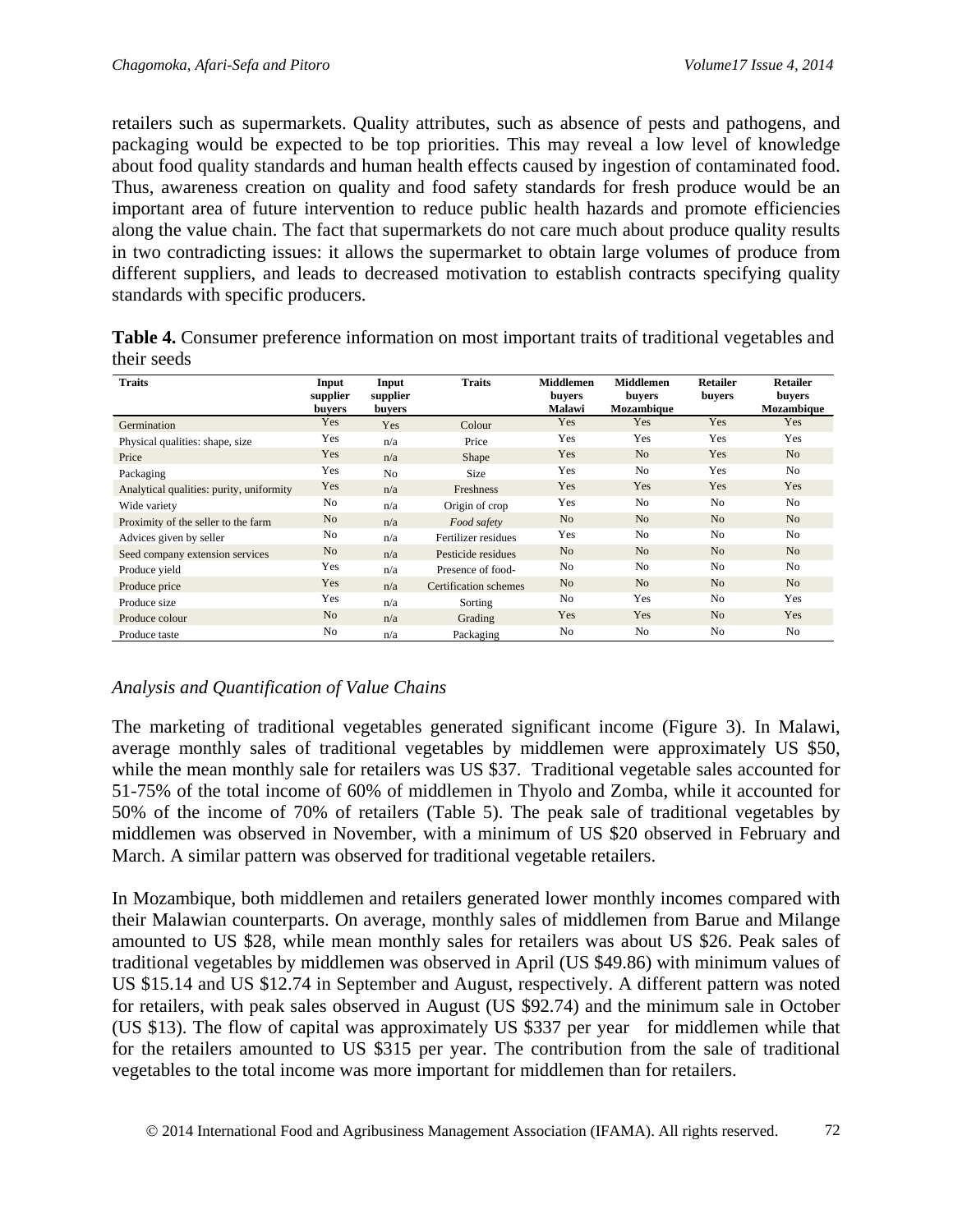

**Figure 3.** Monthly traditional vegetable sales for amaranth, Ethiopian mustard and African eggplant in Malawi and Mozambique

In Barue and Milange, traditional vegetables accounted for at least 50% of the income, with middlemen recording the highest (86%) followed by retailers (84%). Given the high proportion of total income from these actors, future intervention to boost the commercialization of traditional vegetables in Malawi should focus on producers as well as on market support and information services for both middlemen and retailers. In Mozambique, both actors deserve attention. Services targeted toward value chain actors in the study area are not well developed. The production, collection, and marketing of produce provide economic benefits to practitioners, and also make a major contribution to household nutrition. Results from the field survey showed that in Thyolo and Zomba, 20% of the traditional vegetables produced or marketed by both middlemen and retailers were used for home consumption, while in Barue and Milange, about 30% of produce traded by both agents were used for home consumption, contributing to food biodiversity and balanced diets (FAO 2010; Grivetti and Ogle 2000). Similarly, farmers were found to consume about 30% of their produce, for example out of an average of 30 bundles (60kg) of amaranths 9 bundles (18kg) were consumed in Barue and Milange which further underscores the importance of traditional vegetables in meeting household nutritional needs in the study area (Grivetti and Ogle 2000).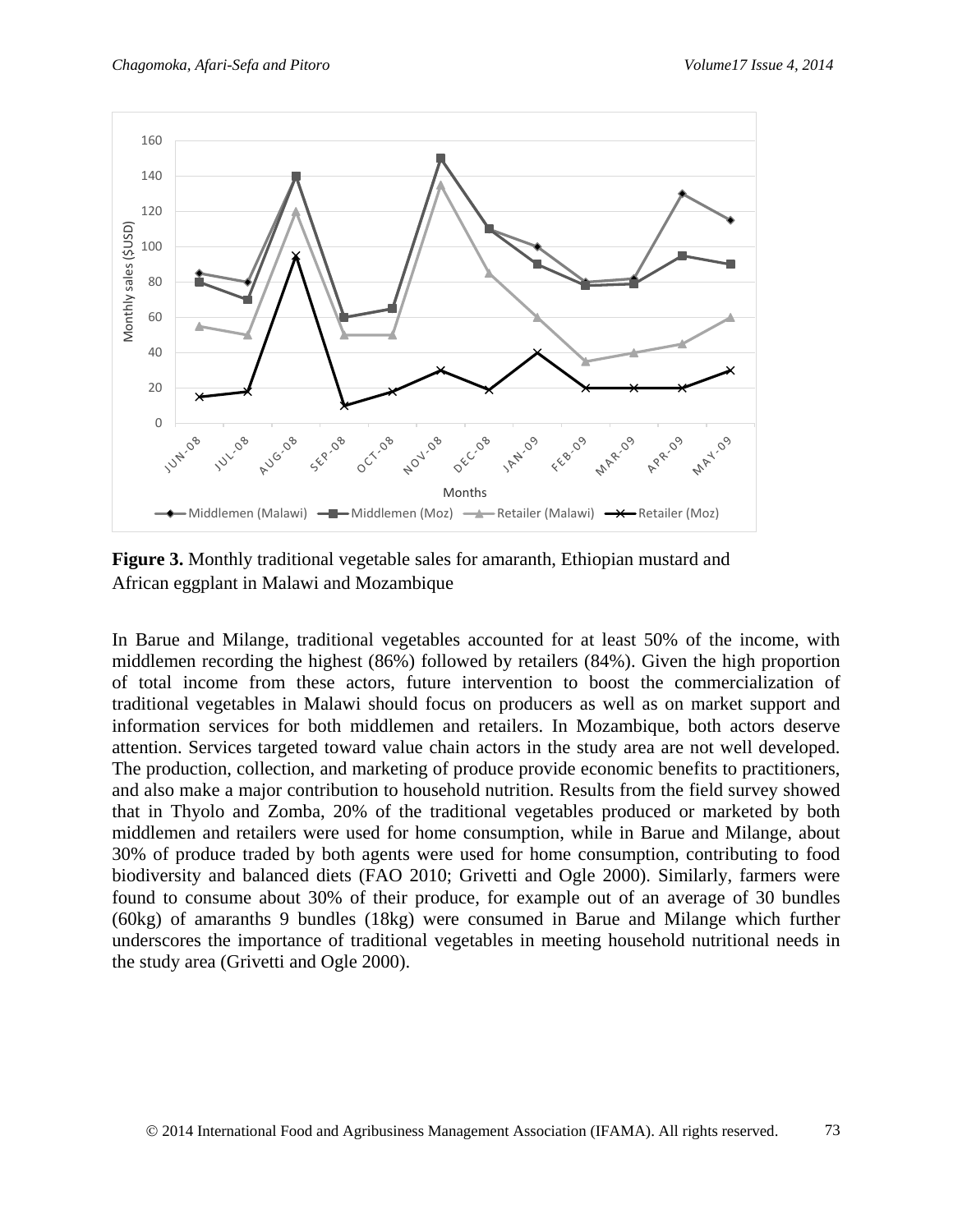| <b>Actors</b>                    | $10\%$ or<br><b>less</b> | $10-25%$ |          | $26 - 50\%$ 51-75% | 76-100% | Did not<br>respond | <b>Total</b> | N        |
|----------------------------------|--------------------------|----------|----------|--------------------|---------|--------------------|--------------|----------|
|                                  |                          |          |          | <b>Malawi</b>      |         |                    |              |          |
| Retailer (%)<br>Middlemen $(\%)$ | 4                        | 35<br>20 | 35<br>20 | 12<br>60           | 8       | 8                  | 100<br>100   | 91<br>14 |
|                                  |                          |          |          | Mozambique         |         |                    |              |          |
| Retailer $(\%)$                  | O                        | 44       | 31       | 19                 |         |                    | 100          | 27       |
| Middlemen $(\%)$                 |                          | 36       | 50       |                    |         | 7                  | 100          | 27       |

#### *Value Chain Constraints*

Constraints expressed by key informants and the respondents in the course of the field survey for Malawi and Mozambique are summarized in Table 6, see Appendix A. Interestingly, the two countries experienced similar constraints, although the degree slightly differs in some cases. On the production side, the main constraints expressed are: high susceptibility to diseases for exotic vegetables, limited knowledge of seed quality features, and limited technical knowledge. Similar production constrains were reported in previous studies in Malawi (Chadha et al. 2008). These constraints suggest two types of interventions: technical education/training of end users of seeds and other inputs, and provision of plant protection inputs for farmers.

The main constraints regarding input supply were low input demand, lack of access to farm inputs, and lack of good quality seed. These constraints offer opportunity for various interventions such as: alternatives for development of input markets (input fairs, input vouchers, etc.), provision of good quality seed, and input price regulation and control to guarantee fair prices for quality seed. Lack of marketing services such as processing and packaging were also seen as major constraints in the chain. The provision of training and adequate equipment seems to be a desirable alternative, which was also noted in Zambia (Nenguwo 2004). Although there is a significant movement toward growing and trading commercial produce in the study area, farmers complained of some losses on the quantity harvested. According to the focus group interviews in Malawi, more than three-quarters of the participants usually throw away their produce at the end of the market day because they were unable to sell about one-third of their stock (approximately the same amount that was diverted for home consumption). In Mozambique, the majority of the interviewed farmers indicated that less than 20% of the vegetables were thrown away at the close of the day's market sale. The observed results are consistent with those of other authors found elsewhere in sub-Saharan Africa (see for example, (Ngugi et. al, 2007) where it has been noted that, the supply of traditional vegetables has not matched the growing demand in terms of quantity and most importantly, quality of produce. Most farmers are semi commercially oriented poor farmers, are not organized, and lack inputs and skills to enable them to satisfy the dynamic market requirements. They are not able to access high value markets such as supermarkets and are often exploited by middlemen. These present promising opportunities for agribusiness practitioners to upgrade existing value chains.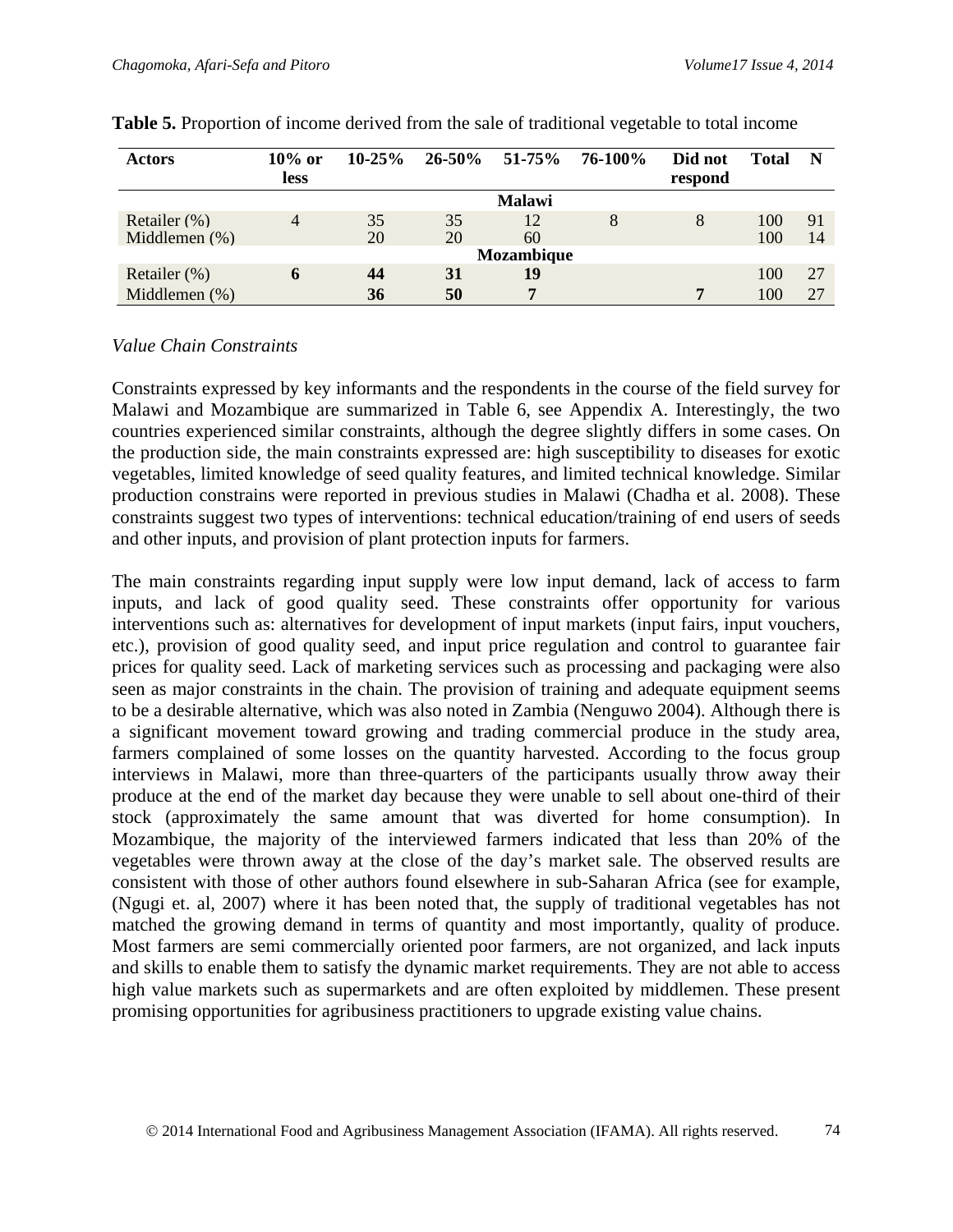#### *SWOT Analysis of Traditional Vegetable Value Chains*

The SWOT analysis presented in Table 7 provides a framework for understanding the controllable and non-controllable factors that future interventions should address for the entire value chain and was extracted from survey results and analysis of value chain constraints. In designing possible interventions, it is suggested that development practitioners and policy makers place emphasis on exploiting the outlined strengths rather than simply addressing weaknesses. Similarly, the opportunities and threats—the external trends that influence the subsector—are also analysed. External opportunities and threats have typically been categorized into political, economic, social, technological, demographic and legal forces. These external forces, such as providing the sector with improved cultivars, can change business trends, increase competition, and change regulations, among others. However, opportunities that are ignored can become threats; threats that are dealt with appropriately can be turned into opportunities. The non-controllable factors can best be dealt with through advocacy and networking to bring about changes in the policy framework.

|   | <b>Strengths</b>                        |                | Weaknesses                                 |
|---|-----------------------------------------|----------------|--------------------------------------------|
| ٠ | Willingness to sell more traditional    |                | Lack of contract arrangements              |
|   | vegetables in future                    |                | Low demand for inputs                      |
| ٠ | Indigenous vegetables as an important   |                | Lack of capital                            |
|   | source of income                        |                | Poor infrastructure                        |
| ٠ | Input supplier selling seeds and other  |                | Low producer and market prices             |
|   | inputs at farmstead                     |                | Lack of processing services                |
| ٠ | Strong collaboration among actors       |                | Poor packaging materials and services      |
|   |                                         |                | Poor seed quality                          |
|   | <b>Opportunities</b>                    | <b>Threats</b> |                                            |
|   | Creation of strong farmer associations  | п              | Introduction of other high value crops     |
| ٠ | Training in production and marketing of |                | Changing weather patterns (climate change) |
|   | produce                                 |                | Changes in government policy favouring     |
| ٠ | Introduction of elite varieties         |                | cultivation of major field crops           |

**Table 7.** Summary of SWOT Analysis of traditional vegetable value chains

#### *Agribusiness Investment and Policy Implications*

The underlying value chain mapping SWOT analysis entails the following agribusiness implications for practitioners and policy makers in terms of investment and marketing decision making;

- i. Lack of good quality seed agribusiness may decide to start up small to medium traditional seeds business to supply quality customized seeds to farmers and home gardeners. These businesses may take the model of contract farming as discussed in Afari-Sefa et al. (2013).
- ii. Low input demand and lack of access to adequate farm inputs agribusiness such as seed companies, may need to partner with research institutions to engage in cost effective demand creation activities, like farmer field days where demonstrations will be mounted, seed fairs and agricultural shows to induce behavioural change of farmers to see the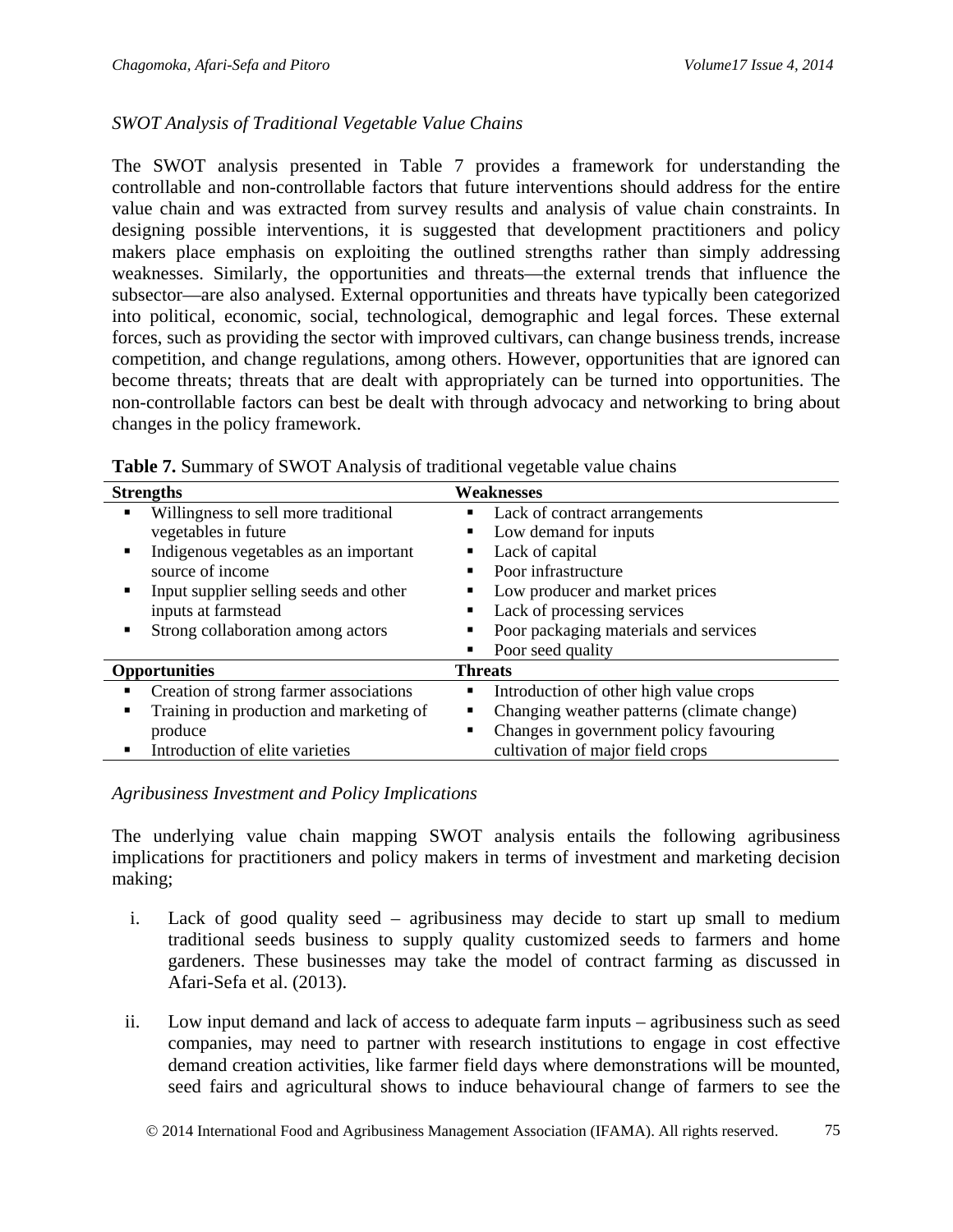benefits of using improved and good quality inputs such as quality seeds and recommended agrochemicals. In-depth market research is required to ensure profitable supply of customized inputs at minimal investment cost.

iii. Given the growing demand for traditional vegetables in general due to the increasing awareness on the nutritional importance of traditional vegetables in general vis-à-vis the weak linkages among their value chain actors affords the opportunity for agribusiness practitioners in the wholesale, retail sector (e.g., modern super market chains) and processing sector to mobilize farmers into groups for direct marketing relationships while reducing transaction costs through brokers to increase their profit margins. Agribusiness practitioners can also take advantage of the underlying consumer preference attributes for specific quality traits such as freshness, shape, size, the origin of culture, food safety (i.e., residual effect of pesticides) to upgrade existing value chains by targeting specific market segments such as convenience packaging for urban working class populations. This may require vertical integration of smallholders into their existing retail or processing business at the farm level to ensure standards are complied with right from the field.

## **Conclusions and Recommendations**

Amaranth, Ethiopian mustard, and blackjack were the most important traditional vegetables while pumpkin, okra, tomato and cabbage were the most important exotic vegetables in Malawi. In Mozambique, African eggplant, amaranth, jute mallow, Ethiopian mustard, and wild cucumber were ranked high for traditional vegetables while pumpkin, cowpea, kale, onions, tomato, cabbage, and okra were ranked high for the exotic vegetables. The observed dynamics over time and the current performance of vegetables along the value chain in Malawi indicate that although amaranth, pumpkin, and okra are seen as the most preferred crops for commercial trade, cabbage and rape, grown by 18% and 12% of farmers respectively, are actually the most popular crops compared with the situation 10-15 years ago. In Mozambique, kale (17%), pumpkin (13%) and cabbage (13%) are the current popular crops grown by the sampled respondents. Although amaranth is not widely grown compared to 10-15 years ago, it was found to be the most collected from the wild.

A significant level of collaboration occurred among partners along the value chain. The input suppliers took the lead, followed by retailers, and finally the middlemen in collaborating with other middlemen partners. Although the input suppliers had higher levels of collaboration with other business partners, this collaboration was not made on the basis of written contracts, as it was for other types of agents along the value chain. Results of this study indicated that most linkages were spot market relationships, except for the linkage between retailers and supermarkets, which is an ongoing relationship.

To address the classic value chain problems for traditional vegetables discussed in this paper, the following recommendations are offered:

First, the successful introduction and producer accessibility of quality improved vegetable cultivars may require new management practices, which in turn require smallholders to make an investment in seed acquisition and supplies. This activity can be partially centralized by targeting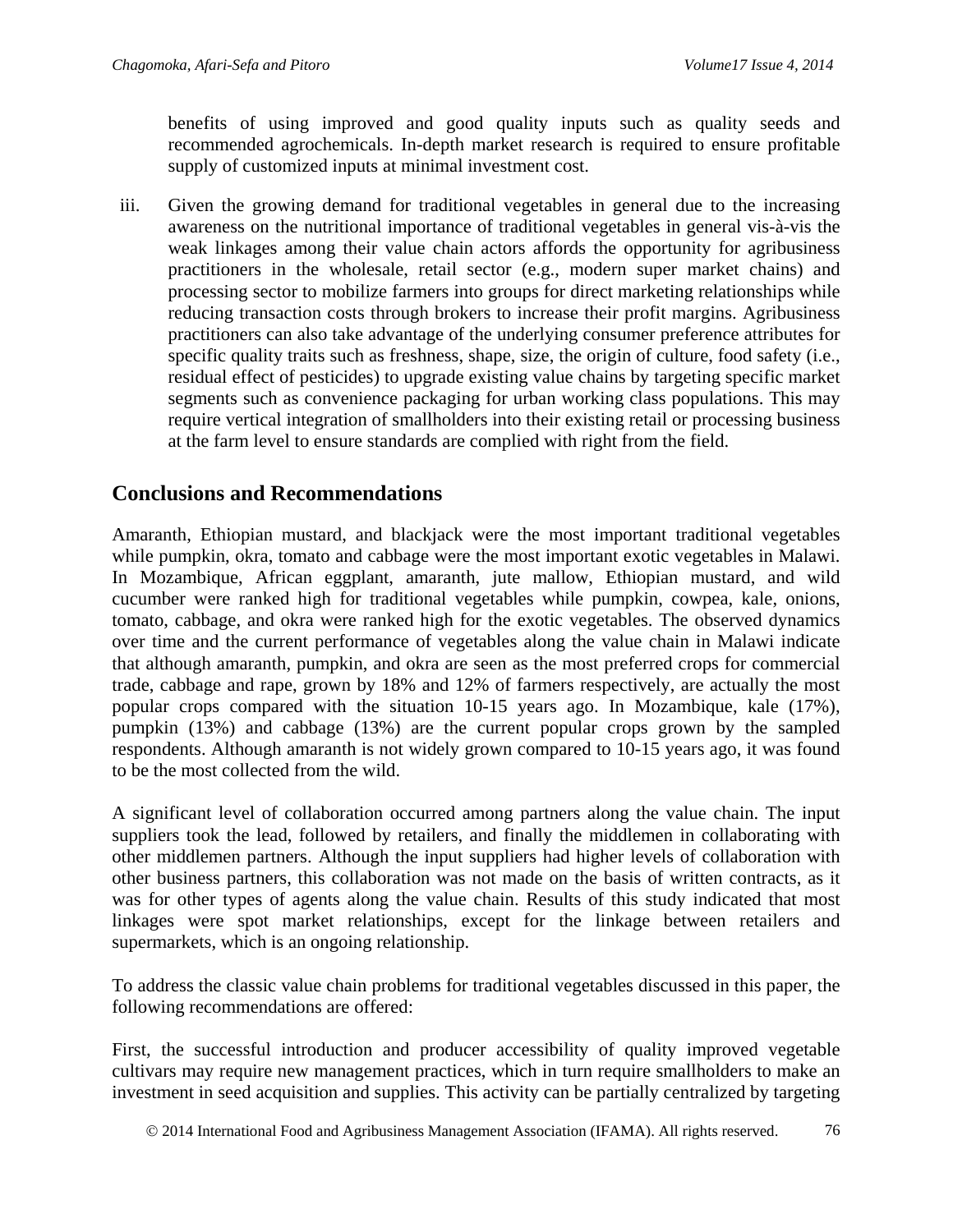common initiative farmer groups or community seed production groups whose capacity will be built to produce and market quality seeds in their respective localities.

Second, smallholders should also be encouraged to engage in value-added institutional arrangements required for providing them with market opportunities for increased household income while also ensuing reduction in postharvest losses. An example could involve minimal processing of vegetables in large volumes from contracted traditional vegetable farmers for high value supermarkets retail outlets chains and possibilities for producing solar dried vegetables for both domestic market and export markets. One way to achieve this can be through a "One Village One Product" approach, a business development strategy from Oita Prefecture in Japan (One village one product 2003). The approach involves zoning production, processing and marketing of goods and services so that communities direct their efforts in areas in which they have comparative advantages over other communities. Such a program has been launched by the Malawian government, in which small-to-medium-size processing factories are set up in villages (Chidumu 2007) and groups like Zakudimba Producers Cooperation (ZAPCO) in Blantyre have started at a small scale to dry and market locally traditional vegetable like amaranths.

In addition, further market research is required in crop and market information systems in the study area. In the absence of the current realistic projections of crop size, competitive market conditions, harvest schedules and packing shed activity, farmers base their harvesting decisions on speculation as to potential moves in distant markets. In Kenya and Uganda for example, the use of mobile phones to convey market information has been a huge success. In Uganda, Muto and Yamano (2009) reported that, the mobile phone coverage expansion seems to induce the market participation of farmers in remote areas who produce perishable crops. Several opportunities exist for agribusiness practitioners to invest in the upgrading of traditional vegetable value chains, particularly in the formal seed sector and other agricultural input supply sector as well as integrating smallholders into emerging and restructured markets such as supermarkets through contracting arrangements for produce synchronization and assurance of quality standards through appropriate technology transfer. Finally, options for increasing value addition and improving produce quality (e.g., produce grading and convenience packaging by supermarket retailers and convenience retail shops) for targeted niche high-value market segments can also be explored by agribusiness practitioners.

## **Acknowledgement**

The authors wish to acknowledge the excellent editing and proof reading of this paper by Ms. Maureen Mecozzi, Head of Communications and Information of AVRDC - The World Vegetable Center, Taiwan. Finally, the financial support of the Sub-Saharan Africa Challenge Program (SSA CP), a CGIAR program led by the Forum for Agricultural Research in Africa (FARA) for this research study is gratefully acknowledged.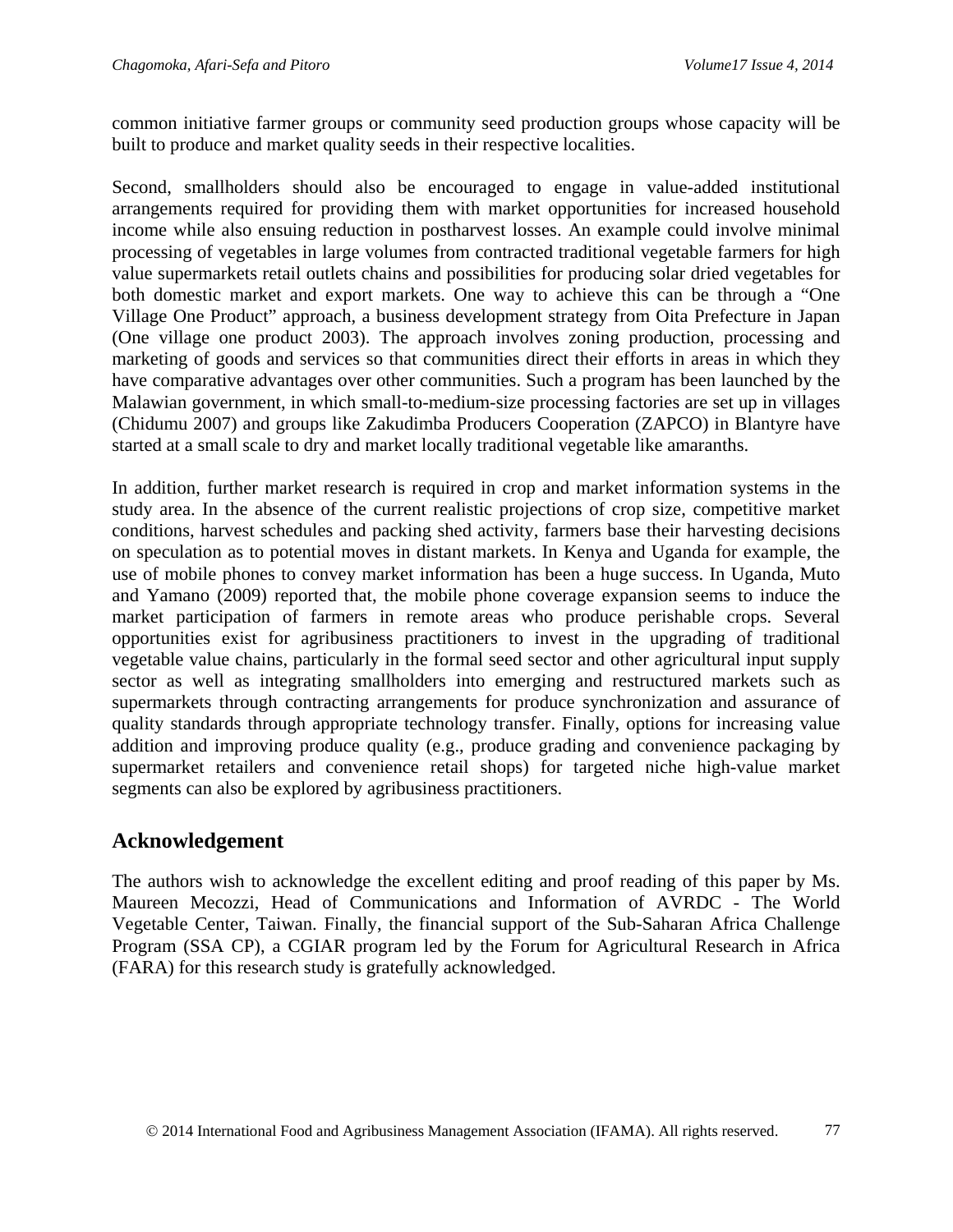## **References**

- Afari-Sefa, V., T. Chagomoka, D.K. Karanja, E. Njeru, S. Samali, A. Katunzi, H. Mtwaenzi, and L. Kimenye. 2013. "Private Contracting versus Community Seed Production Systems: Experiences from Farmer-Led Seed Enterprise Development of Indigenous Vegetables in Tanzania." Acta Hort. (ISHS) 1007, 671–80. [http://www.actahort.org/books/1007/1007\\_78.htm.](http://www.actahort.org/books/1007/1007_78.htm)
- Afari-Sefa, V. and F. Beed. 2012. Enhancing vegetable value chains in rice-based and sole crop production systems to improve household income and consumption in Morogoro. Technical Research Report submitted to the International institute of Tropical Agriculture (IITA), Ibadan, Nigeria.
- Afari-Sefa, V., A. Tenkouano, C. Ojiewo, J.D.H. Keatinge, and Jd'A. Hughes. 2012. Vegetable breeding in Africa: constraints, complexity and contributions toward achieving food and nutritional security. *Food Security: The Science, Sociology and Economics of Food Production and Access to Food* 4(1): 115-127.
- Ahumada, O., and J.R. Villalobos. 2009. Application of planning models in the agri-food supply chain: A review. *European Journal of Operational Research* 195: 1–20
- Ali M. and S.C.S. Tsou. 1997. Combating micronutrient deficiencies through vegetables a neglected food frontier in Asia. *Food Policy* 22(1): 17-38.
- Ambrose-Oji. B. 2009. Urban Food Systems and African Indigenous Vegetables: Defining the Spaces and Places for African Indigenous Vegetables in Urban and Peri-Urban Agriculture. In *African indigenous vegetables in urban agriculture*, edited by C.M. Shackleton, M. Pasquini, and A.W. Drescher. London: Earthscan. 1 – 33. ISBN 978-1- 8440-7715-1.
- Bair, J., and M. Werner. 2011. Commodity chains and the uneven geographies of global capitalism: A disarticulations perspective. *Environment and Planning A* 43(5): 988-997.
- Bellù, L.G., and N. Guilbert. 2008. A Tool for Quantitative Analysis of Socio-Economic Policy Impacts. Policy Learning Programme – Module 1: Policy Framework, Session 6: Commodity Chain Analysis (CCA): A tool for Quantitative Analysis of Socio-economic Policy Impacts. FAO, Rome, Italy.
- Chadha, M.L, C. Efren, Altoveros, R. Nono-Womdim, and H. Mndiga. 2007. AVRDC Africa Regional Program, 2000. Varietal Evaluation and Seed Production of Vegetable Crops held at AVRDC Africa Regional Program, Arusha, Tanzania, September 29 to October 5, 1997. Asian Vegetable Research and Development Center – Africa Regional Program, Arusha, Tanzania. AVRDC ARP Publication NO. 2000-2.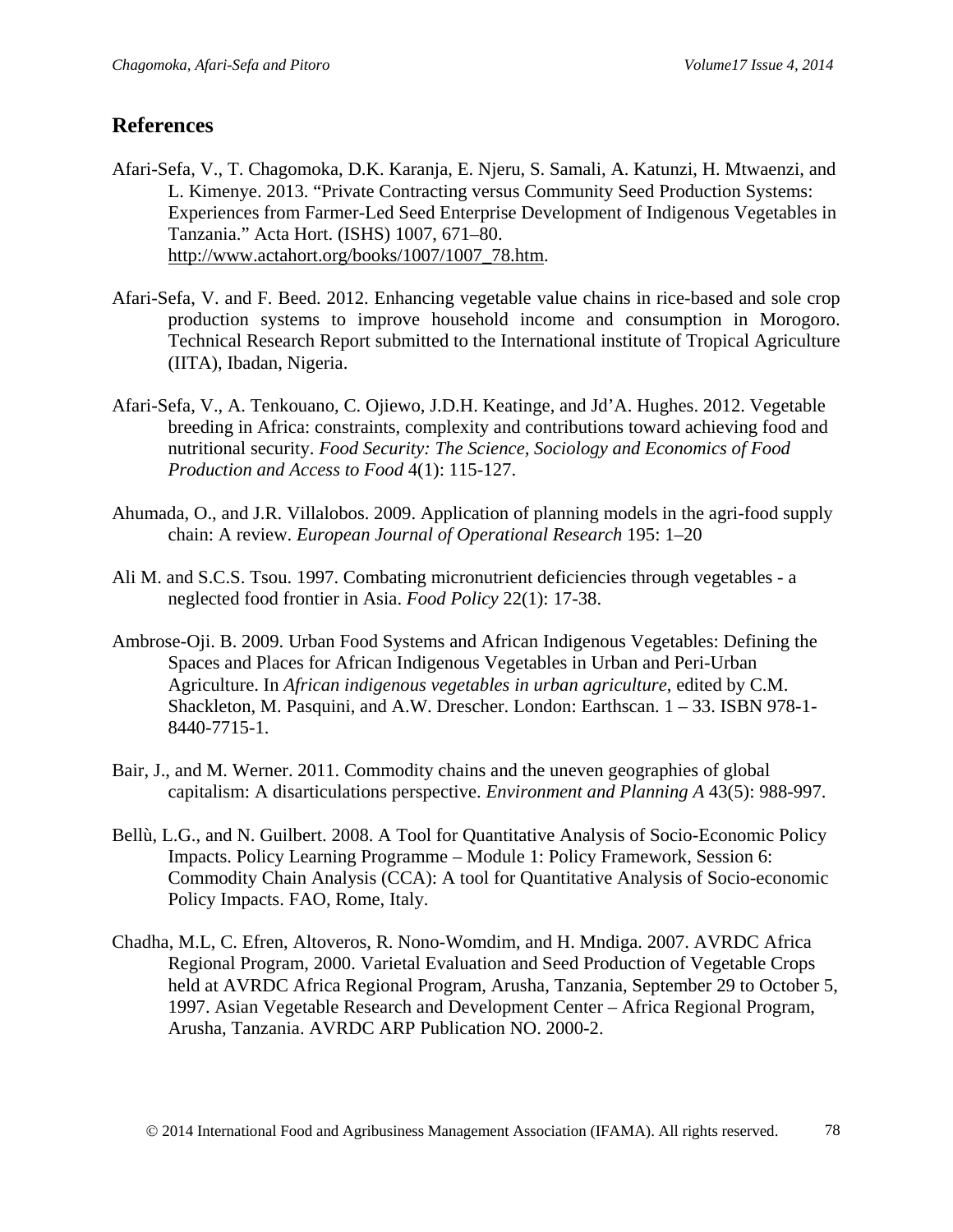- Chadha, M.L., M.O. Oluoch, A.R. Saka, A.P. Mtukuso and A.T. Daudi (Eds). 2008. Vegetable Research and Development in Malawi, Review and Planning Workshop Proceedings, September 23-24, 2003, Lilongwe, Malawi. AVRDC-The World Vegetable Center, Shanhua, Taiwan. AVRDC Publication No. 08-705. 116 p.
- Chidumu, J.I. 2007. The impact of "One Village One Product (OVOP) on household income– implications on food security: the case of Bvumbwe operation area, Thyolo District, Malawi. Master thesis. Ergerton University. http://ageconsearch.umn.edu
- Chioma, A., A. Obiora, and U. Chukwuemeka. 2011. Does the African garden egg offer protection against experimentally induced ulcers? *Asian Pacific Journal of Tropical Medicine* 4(2):163-166.
- Dolan, C. and J. Humphrey. 2000. Governance and trade in Fresh vegetables: The Impact of UK supermarkets on African horticultural industries. *Journal of Development Studies* 35:147- 177.
- Eaton, D. J. F., G. W. Meijerink, and W. J. J. Bijman. 2008. Understanding institutional arrangements: Fresh Fruit and Vegetable value chains in East Africa. Wageningen UR.
- Erasto, P., G. Bojase-Moleta, and R.R.T. Majinda. 2004. Antimicrobial and antioxidant flavonoids from the root wood of Bolusanthus speciosus. *Phytochemistry* 65: 875-880.
- Ezzati, M., A.D. Lopez, A. Rodgers, S. Vander Hoorn, and C.J.L. Murray. 2002. Selected major risk factors and global and regional burden of disease. *The Lancet* 360: 1347–1360.
- FAO (United Nations Food and Agriculture Organization). 1998. Traditional Food Plants, Food and Nutrition Paper 42, FAO, Rome, Italy
- Food and Agriculture Organisation (FAO). 2010 Expert Consultation on Nutrition Indicators for Biodiversity 2. Food consumption. Food and Agriculture Organization of the United Nations, Rome, Italy, 2010, 7-12.
- Gereffi, G. and M. Christian. 2010. Trade, transnational corporations and food consumption: A global value chain approach. In *Trade, food, diet and health: perspectives and policy options,* edited by C. Hawkes, C. Blouin, S. Henson, N. Drager, and L. Dubé, Wiley-Blackwell, Oxford. 91–110.
- GRAIN. 2005. Africa's Seed Laws: Red carpet for corporations. Available online at: http://www.grain.org/article/entries/540-africa-s-seeds-laws-red-carpet-for-corporations. Published on July 09, 2005. [Accessed on June 10, 2012]
- Grivetti, L.E and B.M. Ogle. 2000. Value of traditional foods in meeting macro and micronutrient needs: the wild food connection. *Natural Resources 2000* 13: 31-46.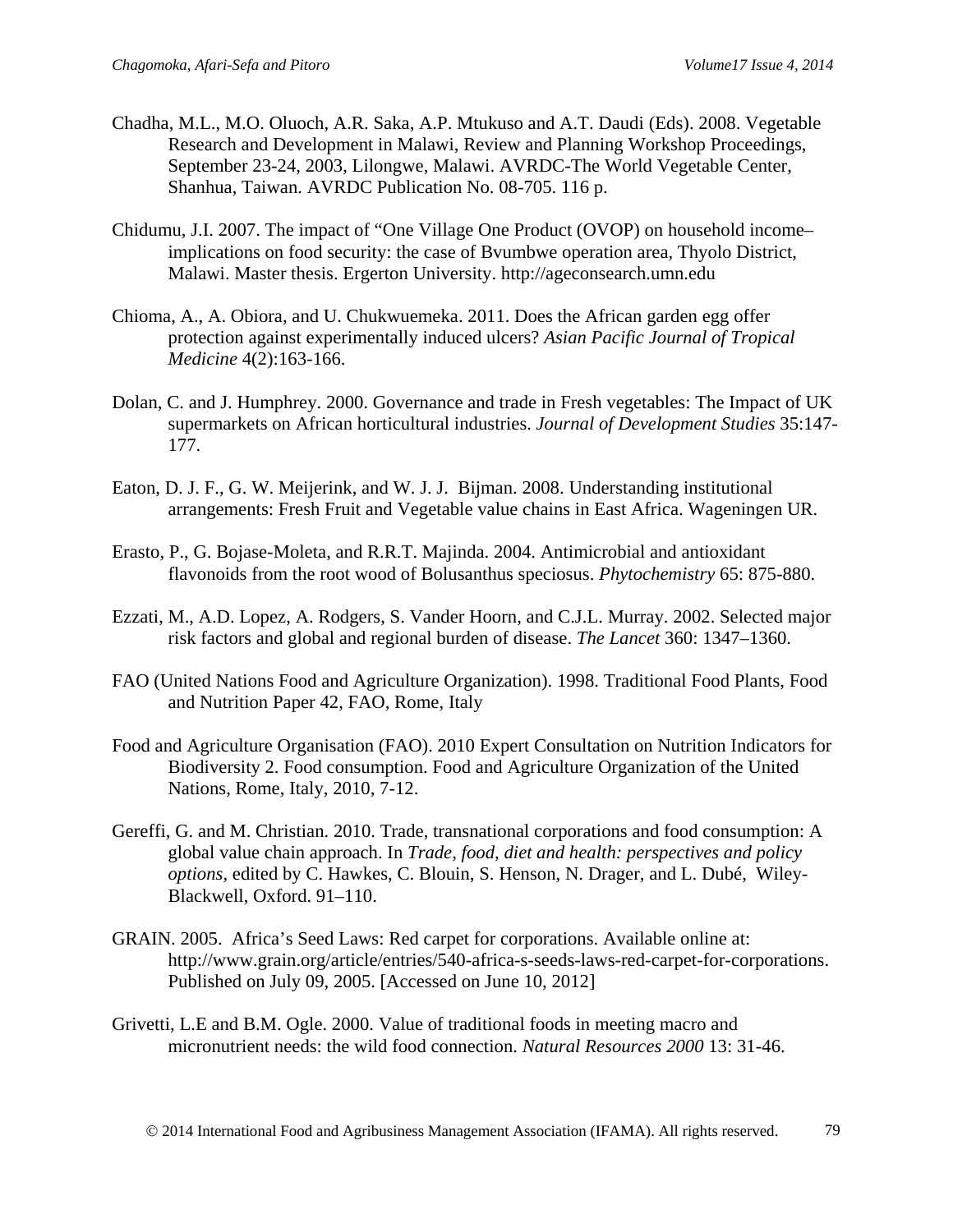- GTZ. 2007. ValueLinks Manual: The Methodology of Value Chain Promotion, First Edition. http://www.value-links.de/manual.html [accessed on March 10, 2008]
- Henning, R. and N.A. Donahue. 2008. End Market Research Toolkit: Upgrading Value Chain Competitiveness with Informed Choice. Training Manual Prepared for USAID, Washington DC, USA. http://pdf.usaid.gov/pdf\_docs/PNADP053.pdf. [Accessed on January29, 2014]
- Hichaambwa, M. and D. Tschirley. 2006. Understanding Zambia's domestic value chains for fresh fruits and vegetables. Technical Report on Policy Synthesis Food Security Research Project Submitted to ZAMBIA Ministry of Agriculture and Cooperatives, Agricultural Consultative Forum, Michigan State University and Market Access and Trade Enabling Policies (MATEP) Programme (November), Lusaka, Zambia. http://ageconsearch.umn.edu/handle/54621
- Kaplinsky, R. 2000. Globalization and Unequalization: What Can Be Learned from Value Chain Analysis? *Journal of Development Studies* 37(2): 117-146.
- Kaplinsky, R. and M. Morris. 2001. A Handbook for Value Chain Research. Brighton, United Kingdom, Institute of Development Studies, University of Sussex.
- Keyser, J. and H. Tchale. 2010. Quantitative Value Chain Analysis: An Application to Malawi, World Bank Policy Research Working Paper No. 5242, March 2010, Washington DC., USA. Moncero, Lorena. 2007. Potato Chain Study. FAO.ESAE-CIP. February 2007. Sierra Region, Ecuador.
- Kibwika, P., F.B. Kyazze, and M.N. Musoke. 2009. Uganda: fish, bananas, and vegetables in Agribusiness and Innovation Systems in *Agribusiness and innovation systems in Africa* edited by Larsen, K., Kim, R. and Theus, F. 163-185. World Bank. http://dx.doi.org/10.1596/978-0-8213-7944-8.
- Lee, J., G. Gereffi, and J. Beauvais. 2010. "Global Value Chains and Agrifoods Standards: Challenges and Possibilities for Smallholders in Developing Countries." Proceedings of National Academy of Sciences. Available online at: <http://www.pnas.org/content/early/2010/12/08/0913714108.full.pdf+html>
- Lenné, J. M., and A.F. Ward. 2011. An approach to strengthening vegetable value chains in East Africa: potential for spillovers. In *Vegetable production and marketing in Africa: socioeconomic research,* edited by D. Mithöfer and H. Waibel. CABI International, UK. 288 pp. DOI: 10.1079/9781845936495.0000, ISBN: 9781845936495.
- Lenné, J.M., and A.F. Ward. 2010. Improving the efficiency of domestic vegetable marketing systems in East Africa Constraints and opportunities. *Outlook on Agriculture* 39(1): 31- 40.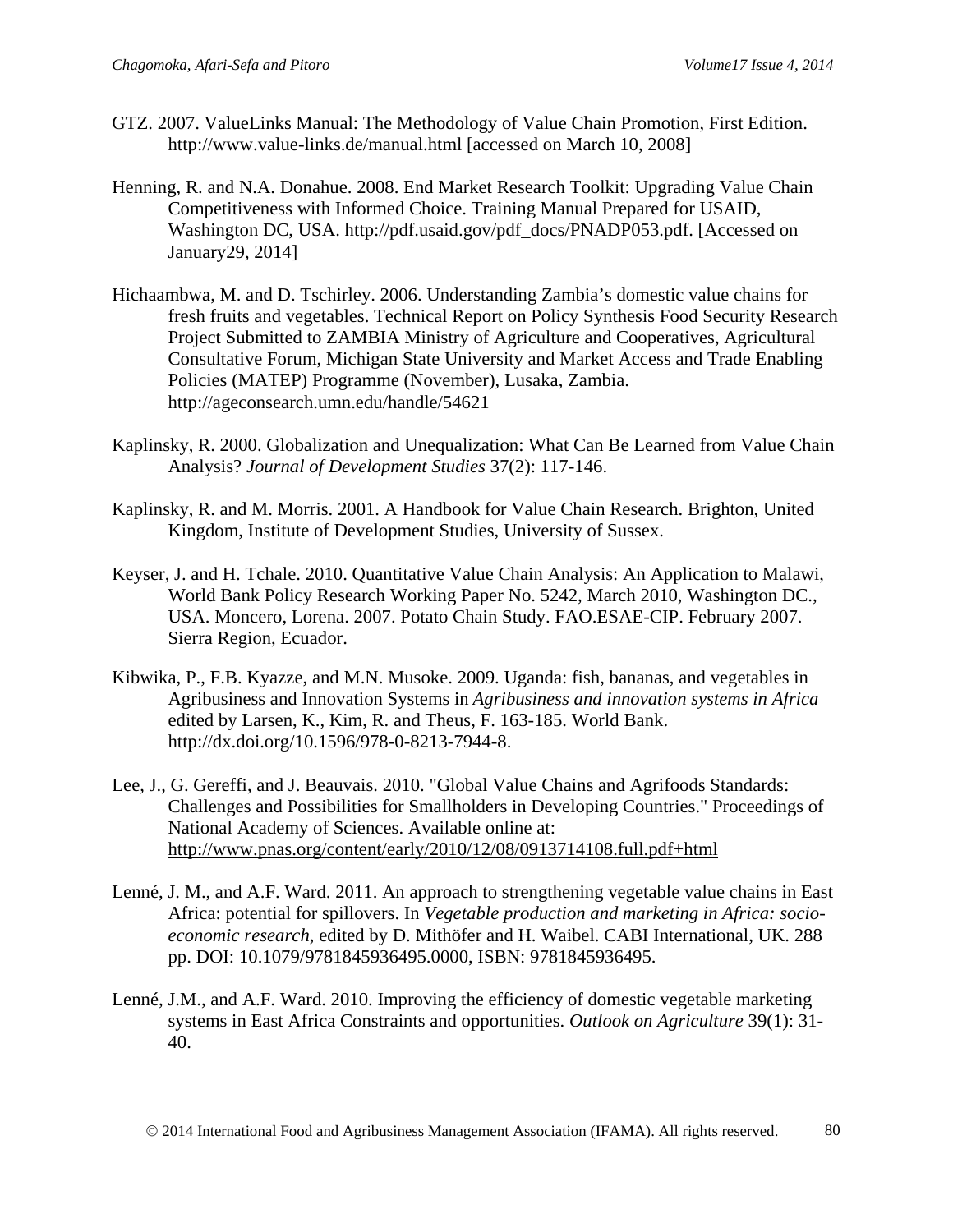- Lyatuu, E., G. Msuta, S. Sakala, M. Maope, S. Ketseemang, and L. Lebotse. 2009. Marketing indigenous leafy vegetables and how small-scale farmers' income can be improved in the SADC region (Tanzania, Zambia and Botswana). Final Marketing Report of Joint SADC-Implementation and Coordination of Agricultural Research and Training (ICART) and European Union Project.
- Muto, M., and T. Yamano. 2009. The Impact of Mobile Phone Coverage Expansion on Market Participation: Panel Data Evidence from Uganda. *World Development* 37(12): 1887–1896 http://www.sciencedirect.com/science/article/pii/S0305750X09000965.
- Nenguwo, N. 2004. Review of Vegetable Production and Marketing (Supply Chain Analysis) Increasing the Value and Quality Assurance for the Fresh Vegetables and Herbs Supply Chain To Sun International Hotels In Zambia. Technical Report Submitted to: Regional Center for Southern Africa, U.S. Agency for International Development Gaborone, Botswana May 2004.
- Ngugi, I.K., R. Gitau, and J.K. Nyoro. 2007. Access to High Value Markets by Smallholder Farmers of African Indigenous Vegetables in Kenya, IIED, London.
- Odhav, B., S. Beekrum, and H.U.A. Baijnath. 2007. Preliminary assessment of nutritional value of traditional leafy vegetables in KwaZulu-Natal, South Africa, *Journal of Food Composition and Analysis* 20(5): 430-435.
- Ojiewo, C. O., A. Tenkouano, and R. Yang. 2010. The role of AVRDC-The world vegetable centre in vegetable value chains. *African Journal of Horticultural Science* 3.
- Park, J.C., J.G. Hur, J.G. Park, H.J. Kim, K.H. Kang, M.R. Choi, and S.H. Song. 2002. Inhibitory effects of various edible plants and flavonoids from the leaves of Cedrela sinensis on human immunodeficiency virus type 1 protease. *Journal of Food Science and Nutrition* 5: 170–173.
- Rich, K.M., R.B. Ross, A.D. Baker, and A. Negassa. 2011.Quantifying value chain analysis in the context of livestock systems in developing countries. *Food Policy* 36(2):214-222.
- Rohrbach, D. D., I.J. Minde, and J. Howard. 2003. Looking beyond national boundaries: regional harmonization of seed policies, laws and regulations. *Food Policy* 28(4): 317-333.
- Setimela P.S., B. Badu-Apraku, and W. Mwangi. 2009. Variety testing and release approaches in DTMA project countries in sub-Saharan Africa. Harare, Zimbabwe, CIMMYT.
- Shackleton, C., M. Pasquini and A. Drescher (Eds.) 2010. African indigenous vegetables in urban agriculture, Earthscan, London: 298 pp.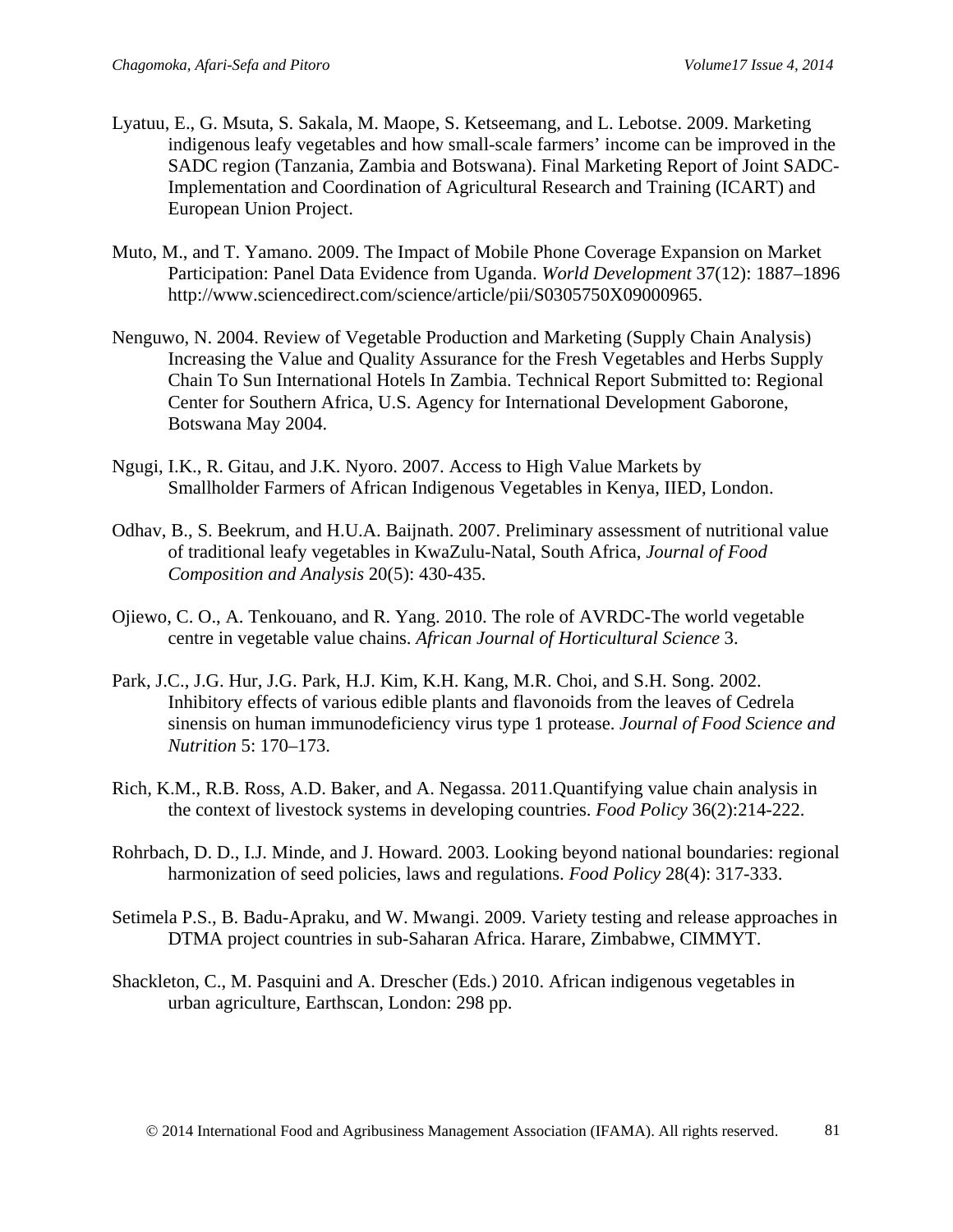- Stone, A., A. Massey, M. Theobald, M. Styslinger, D. Kane, D. Kandy, A. Tung, A. Adekoya, J. Madan, and E. Davert. 2011. Africa's indigenous vegetables. In World Watch Institute (Eds.), The State of the World 2011: Innovations that nourish the planet Washington, DC: World Watch Institute. pp 1.
- Sounkoura, A., C. Ousmane, S. Eric, D. Urbain, A. Soule, P. Sonia, and H. Joel. 2011. Contribution of Rice and Vegetable Value Chains to Food Security and Incomes in the Inland Valleys of Southern Benin and Mali: Farmers' Perceptions. *Agricultural Innovations for Sustainable Development* 51.
- Tempe, J.M. 2007. Indigenous Vegetables and Legumes: Importance, Utilization and Marketing in Gaza Province, Mozambique. Proceedings of First International Conference on Indigenous Vegetables and Legumes. *Acta Horticulturae* 752: 363-366.
- Trienekens, J.H. 2011. Agricultural Value Chains in Developing Countries: A Framework for Analysis. *International Food and Agribusiness Management Review* 14(2):51-82.
- Uusiku, N.P., A. Oelofse, K.G. Duodu, M.J. Bester, M. Faber. 2010. Nutritional value of leafy vegetables of sub-Saharan Africa and their potential contribution to human health: A review. *Journal of Food Composition and Analysis* 23: 499-509.
- Van den Berge, M., M. Boomsma,I. Cucco, L. Cuna, N. Janssen, P. Moustier, L. Prota, T. Purcell, D. Smith, and S. van Wijk. 2005. Making Value Chain Work Better for Poor. A Toolbook for Practitioners of Value Chain Analysis.
- Veluri, R., T.L. Weir, H.P. Bais, F.R. Stermitz, and J.M. Vivanco. 2004. Phytotoxic and antimicrobial activities of catechin derivatives. *Journal of Agricultural and Food Chemistry* 10: 1077-1082.
- Waibel, H. 2011. Theoretical concepts for socio-economic research of vegetables in Africa. In: *Vegetable production and marketing in Africa: socio-economic research*, edited by D. Mithöfer and H. Waibel. CABI International, UK. DOI: 10.1079/9781845936495.0000
- Waibel, H. 2011. Theoretical concepts for socio-economic research of vegetables in Africa. In: Mithöfer, D., and Waibel, H. (Eds.). Vegetable production and marketing in Africa: socio-economic research. CABI, International UK. DOI: 10.1079/9781845936495.0000
- Waithaka, M., J. Nzuma, M. Kyotalimye, O. Nyachae. 2011. Impacts of an improved seed policy environment in Eastern and Central Africa. ASARECA - The Association for Strengthening Agricultural Research in Eastern and Central Africa, April 2011.
- Weinberger, K, M. Pasquini, P. Kasambula and M. Abukutsa-Onyango. 2011. Supply chains for indigenous vegetables in urban and peri-urban areas of Uganda and Kenya: a gendered perspective. In *Vegetable Production and Marketing in Africa Socio-economic Research,* edited by D. Mithoefer. and H. Waibel. CABI International. 288 pp. DOI: 10.1079/9781845936495.0000, ISBN: 9781845936495.
	- © 2014 International Food and Agribusiness Management Association (IFAMA). All rights reserved. 82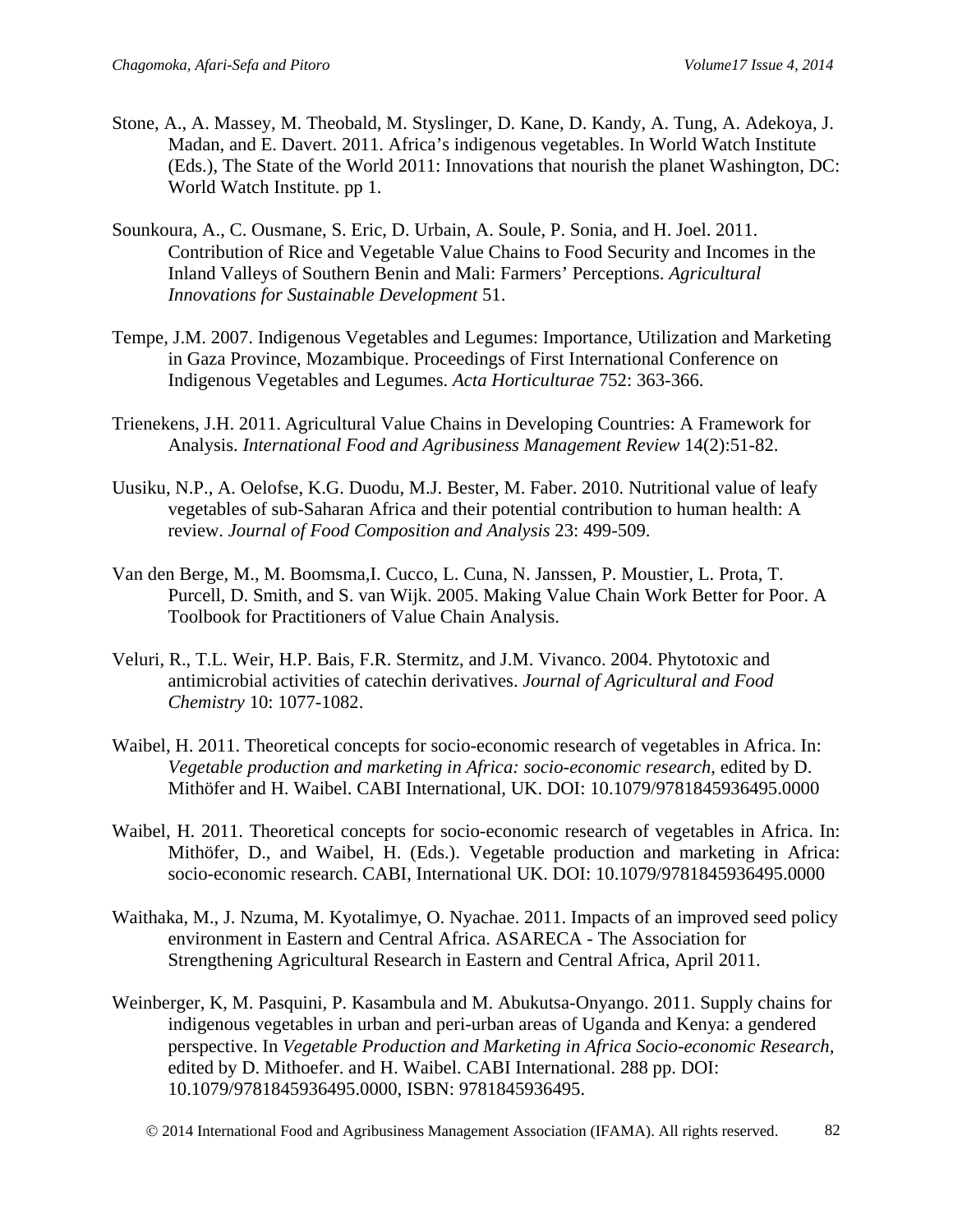- Weinberger, K. and T.A. Lumpkin. 2007. Diversification into horticulture and poverty reduction: A research agenda. *World Development* 35:1464–1480.
- Weinberger, K. and J. Msuya. 2004. Indigenous vegetables in Tanzania—Significance and prospects. Shanhua, Taiwan: AVRDC—The World Vegetable Center. Technical Bulletin No. 31. AVRDC Publication 04-600. 70 pp.
- Yang R.Y. and G.B Keding, G.B. 2009. Nutritional contribution of important African vegetables, In *African indigenous vegetables in urban agriculture* edited by C.M. Shackleton, M.W. Pasquini and A.W. Drescher. 105–135. London, UK: Earthscan.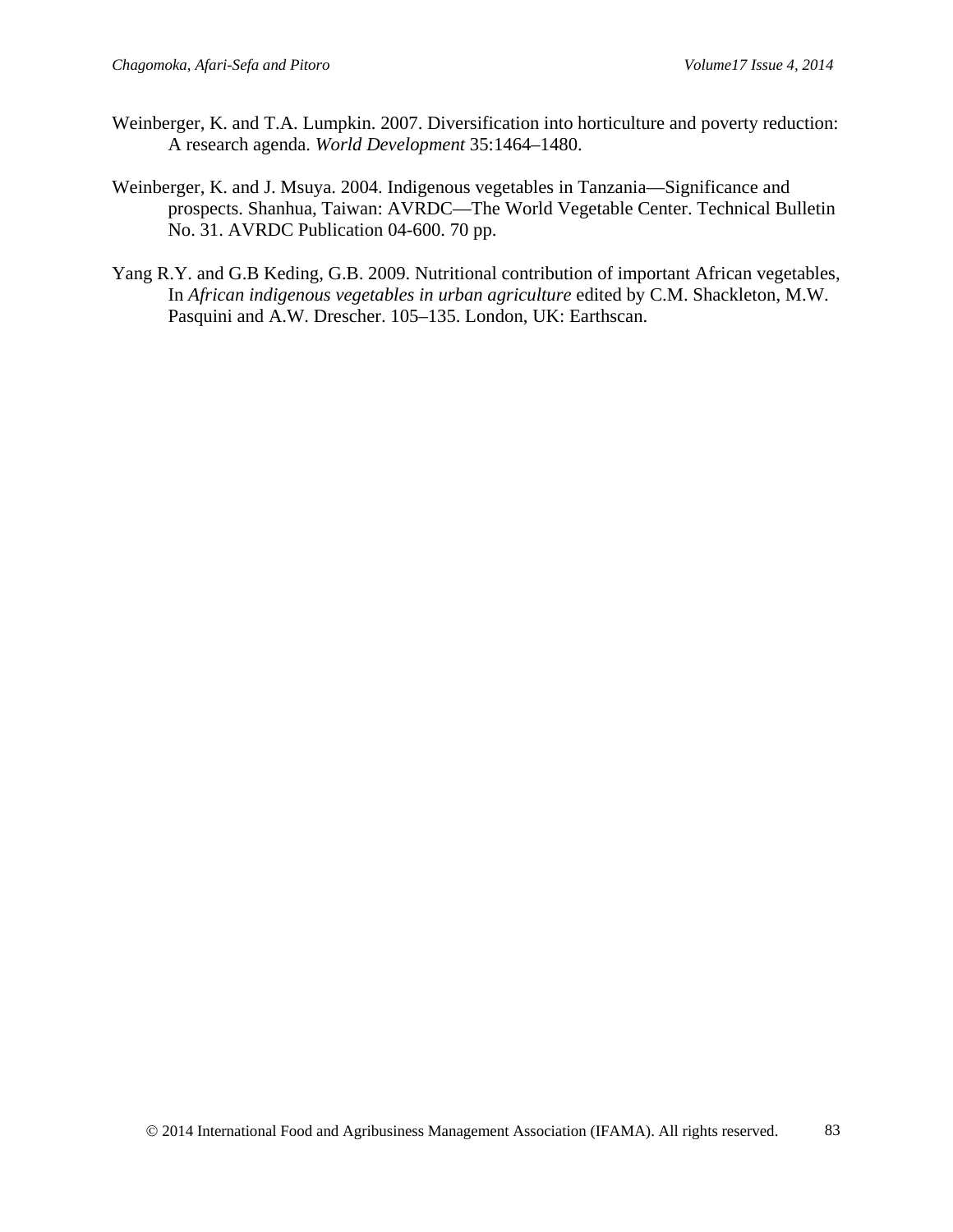|                                                           |                                                                                         | <b>Existing service provider</b> |                                                                                                                                                                                                                                                                                                  |
|-----------------------------------------------------------|-----------------------------------------------------------------------------------------|----------------------------------|--------------------------------------------------------------------------------------------------------------------------------------------------------------------------------------------------------------------------------------------------------------------------------------------------|
| of seed<br>Limited knowledge<br>quality features          | Farmers                                                                                 | Existent but weak                | Awareness campaigns on issues of product quality                                                                                                                                                                                                                                                 |
| Limited technical advice for<br>production                | Farmers                                                                                 | Existent but weak                | Promote and disseminate messages on production techniques                                                                                                                                                                                                                                        |
| High susceptibility to diseases<br>in standard vegetables | Collectors, retailers,<br>middlemen                                                     | Existent but weak                | Help farmers with materials for protection of plants                                                                                                                                                                                                                                             |
| Low demand for inputs                                     | Input suppliers                                                                         | Existent but weak                | Align seed prices and respective quality. Opt for packages<br>accessible to producers                                                                                                                                                                                                            |
| Lack of access to inputs                                  | Farmers/households                                                                      | Existent but weak                | Align seed prices and respective quality. Opt for packages<br>accessible to producers                                                                                                                                                                                                            |
| No available good quality<br>seeds                        | Collector, retailers,<br>middlemen                                                      | Existent but weak                | Restricting the sale of seed to only the best quality seed                                                                                                                                                                                                                                       |
| arrangements for marketing<br>ನ<br>Absence of contractu   | $\overline{AB}$                                                                         | Existent but weak                | Training on business management and negotiation of contracts                                                                                                                                                                                                                                     |
| Lack of packaging services                                | $\overline{AB}$                                                                         | Existent but weak                | Encourage the processing and packaging of traditional vegetables                                                                                                                                                                                                                                 |
| No processing of traditional<br>vegetables before trading | Middlemen                                                                               | Existent but weak                | Encourage the processing and packaging of traditional vegetables                                                                                                                                                                                                                                 |
| Lack of capital                                           | suppliers, retailers,<br>collectors, input<br>transporters,<br>middlemen<br>Wholesaler, | None                             | Promote alternative access to capital, such as formal or informal<br>credit                                                                                                                                                                                                                      |
| Poor infrastructure                                       | supplier, Retailers,<br>Collector, input<br>middlemen                                   | Existent but weak                | Invest in the improvement of access routes for disposal of products                                                                                                                                                                                                                              |
| vely low<br>Market price is relativ                       | Collector wholesaler,<br>Retailers, middlemen                                           | None                             | as processing, branding. Market research and market information is<br>Promote methods of increasing value to traditional vegetables such<br>important. Promotion of producer and trader associations can help<br>get better prices on the market.                                                |
| very few<br>Too many sellers and<br>buyers                | Retailers, middlemen,                                                                   | Existent but weak                | vegetables and sell when supply is low. Market research and market<br>Promote methods of processing to increase shelf life of traditional<br>associations can help manage low cost of market transactions and<br>information is important. Promotion of producer and trader<br>product transfer. |
| Climate                                                   | Retailers, middlemen                                                                    | Existent but weak                | Training on natural resources management                                                                                                                                                                                                                                                         |

# **Table 6.** Summary of constraints of traditional vegetable value chains in Malawi and Mozambique

**Appendix A**